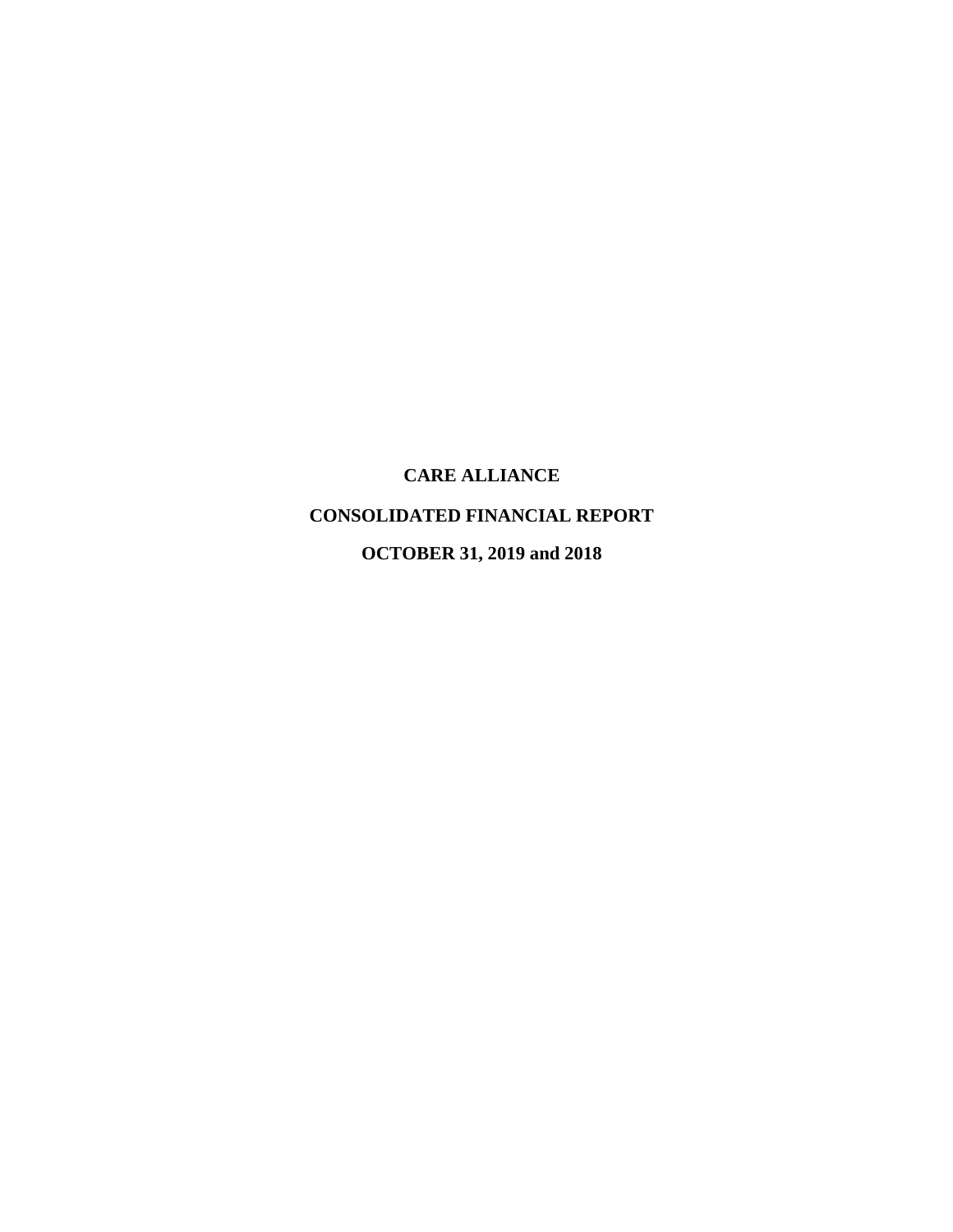# **CONTENTS**

\_\_\_\_\_\_\_\_\_\_\_\_\_\_\_\_\_\_\_\_\_\_\_\_\_\_\_\_\_\_\_\_\_\_\_\_\_\_\_\_\_\_\_\_\_\_\_\_\_\_\_\_\_\_\_\_\_\_\_\_\_\_\_\_\_\_\_\_\_\_\_\_\_\_\_\_\_\_\_\_\_

|                                                                                                                                                                                                                                                                 | Page                                                      |
|-----------------------------------------------------------------------------------------------------------------------------------------------------------------------------------------------------------------------------------------------------------------|-----------------------------------------------------------|
| INDEPENDENT AUDITORS' REPORT ON THE CONSOLIDATED<br>FINANCIAL STATEMENTS                                                                                                                                                                                        | $1 - 2$                                                   |
| FINANCIAL STATEMENTS<br>Consolidated balance sheets<br>Consolidated statements of operations and changes in net assets<br>Consolidated statements of functional expenses<br>Consolidated statements of cash flows<br>Notes to consolidated financial statements | 3<br>$\begin{array}{c} 4 \\ 5 \\ 6 \end{array}$<br>$7-16$ |
| UNIFORM GUIDANCE AUDIT REQUIREMENTS<br>Schedule of expenditures of federal awards                                                                                                                                                                               | 17                                                        |
| Notes to schedule of expenditures of federal awards                                                                                                                                                                                                             | 18                                                        |
| Independent auditors' report on internal control over financial reporting and<br>on compliance and other matters based on an audit of financial statements<br>performed in accordance with Government Auditing Standards                                        | $19-20$                                                   |
| Independent auditors' report on compliance for each major program and on<br>internal control over compliance required by the Uniform Guidance                                                                                                                   | $21 - 22$                                                 |
| Schedule of findings and questioned costs                                                                                                                                                                                                                       | $23 - 25$                                                 |
| Corrective action plan                                                                                                                                                                                                                                          | 26                                                        |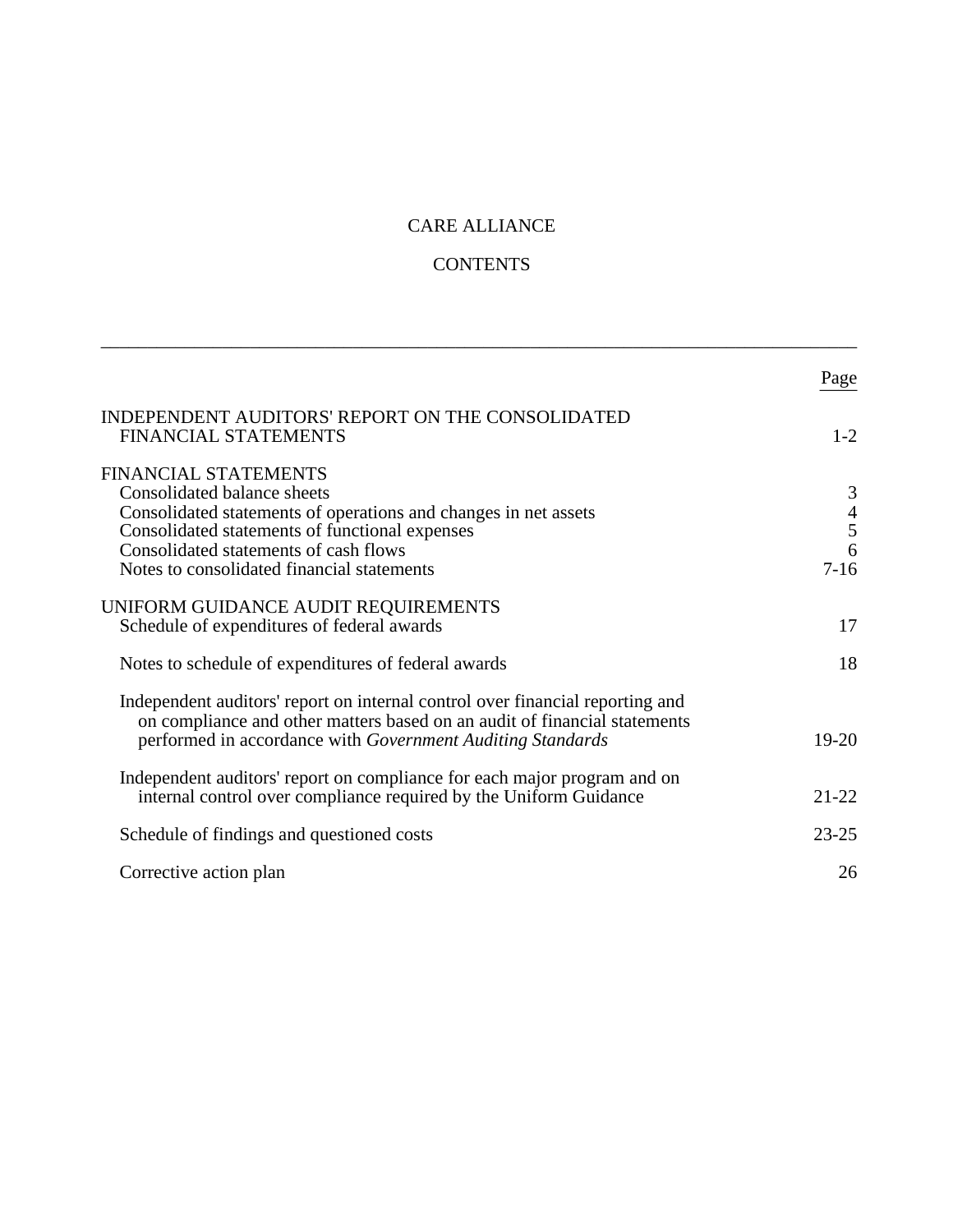

# Independent Auditors' Report

To the Board of Directors Care Alliance Cleveland, Ohio

# **Report on the Financial Statements**

We have audited the accompanying consolidated financial statements of Care Alliance (a nonprofit organization), which comprise the consolidated balance sheets as of October 31, 2019 and 2018, and the related consolidated statements of operations and changes in net assets, functional expenses, and cash flows for the years then ended, and the related notes to the financial statements.

## **Management's Responsibility for the Financial Statements**

Management is responsible for the preparation and fair presentation of these consolidated financial statements in accordance with accounting principles generally accepted in the United States of America; this includes the design, implementation, and maintenance of internal control relevant to the preparation and fair presentation of consolidated financial statements that are free from material misstatement, whether due to fraud or error.

## **Auditors' Responsibility**

Our responsibility is to express an opinion on these consolidated financial statements based on our audits. We conducted our audits in accordance with auditing standards generally accepted in the United States of America and the standards applicable to financial audits contained in *Government Auditing Standards*, issued by the Comptroller General of the United States. Those standards require that we plan and perform the audit to obtain reasonable assurance about whether the consolidated financial statements are free from material misstatement.

An audit involves performing procedures to obtain audit evidence about the amounts and disclosures in the consolidated financial statements. The procedures selected depend on the auditors' judgment, including the assessment of the risks of material misstatement of the consolidated financial statements, whether due to fraud or error. In making those risk assessments, the auditors consider internal control relevant to the entity's preparation and fair presentation of the consolidated financial statements in order to design audit procedures that are appropriate in the circumstances, but not for the purpose of expressing an opinion on the effectiveness of the entity's internal control. Accordingly, we express no such opinion. An audit also includes evaluating the appropriateness of accounting policies used and the reasonableness of significant accounting estimates made by management, as well as evaluating the overall presentation of the consolidated financial statements.

We believe that the audit evidence we have obtained is sufficient and appropriate to provide a basis for our audit opinion.

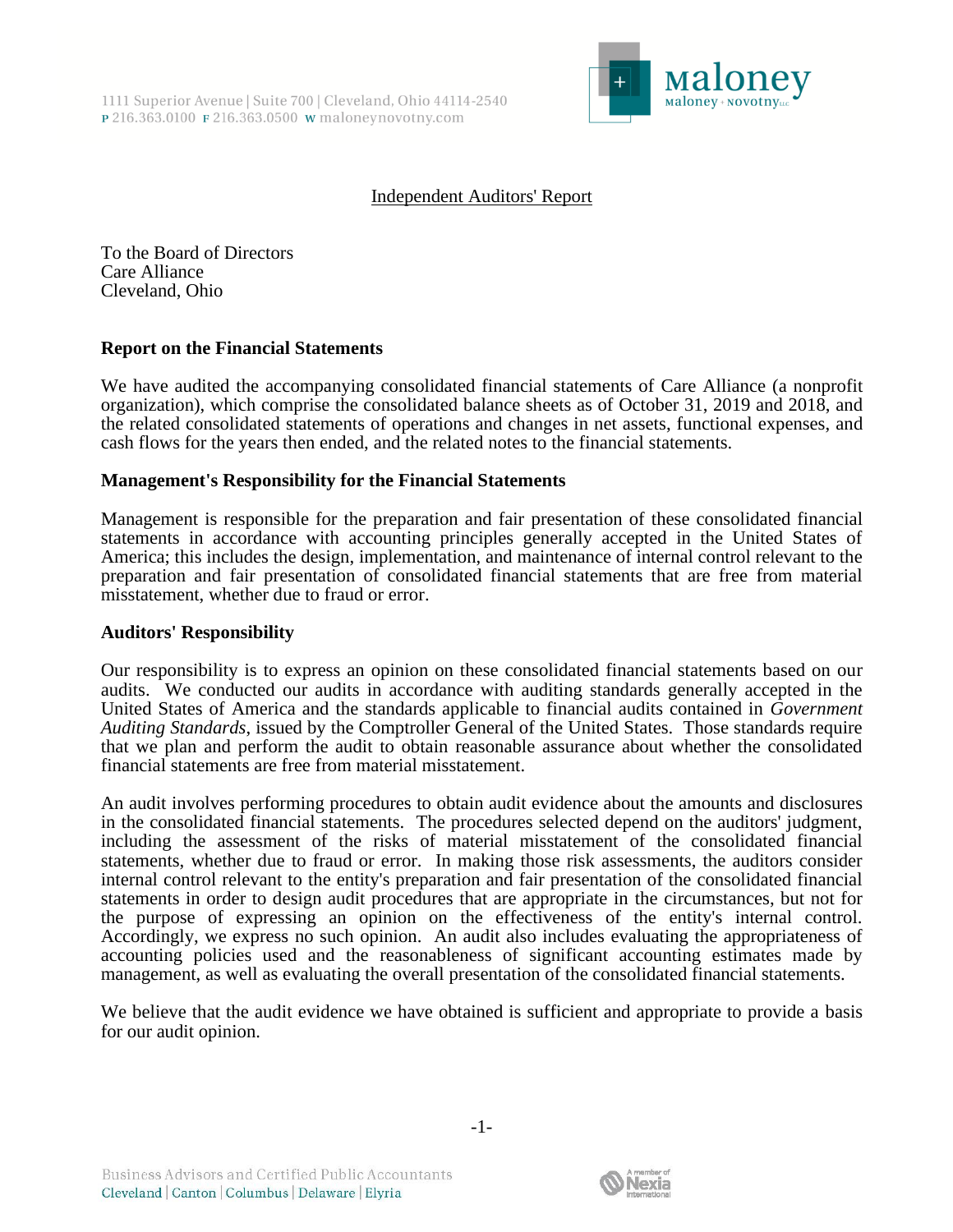## **Opinion**

In our opinion, the consolidated financial statements referred to above present fairly, in all material respects, the financial position of Care Alliance as of October 31, 2019 and 2018, and the changes in its net assets and its cash flows for the years then ended in accordance with accounting principles generally accepted in the United States of America.

#### **Supplementary Information**

Our audits were conducted for the purpose of forming an opinion on the consolidated financial statements as a whole. The accompanying schedule of expenditures of federal awards, as required by Title 2 U.S. Code of Federal Regulations (CFR) Part 200, *Uniform Administrative Requirements, Cost Principles, and Audit Requirements for Federal Awards,* is presented for purposes of additional analysis and is not a required part of the consolidated financial statements. Such information is the responsibility of management and was derived from and relates directly to the underlying accounting and other records used to prepare the consolidated financial statements. The information has been subjected to the auditing procedures applied in the audits of the consolidated financial statements and certain additional procedures, including comparing and reconciling such information directly to the underlying accounting and other records used to prepare the consolidated financial statements or to the consolidated financial statements themselves, and other additional procedures in accordance with auditing standards generally accepted in the United States of America. In our opinion, the information is fairly stated, in all material respects, in relation to the consolidated financial statements as a whole.

### **Other Reporting Required by** *Government Auditing Standards*

In accordance with *Government Auditing Standards*, we have also issued our report dated December 30, 2020 on our consideration of Care Alliance's internal control over financial reporting and on our tests of its compliance with certain provisions of laws, regulations, contracts and grant agreements and other matters. The purpose of that report is solely to describe the scope of our testing of internal control over financial reporting and compliance and the results of that testing, and not to provide an opinion on the effectiveness of Care Alliance's internal control over financial reporting or on compliance. That report is an integral part of an audit performed in accordance with *Government Auditing Standards* in considering Care Alliance's internal control over financial reporting and compliance.

Neloney + Rovotry LLC

Cleveland, Ohio December 30, 2020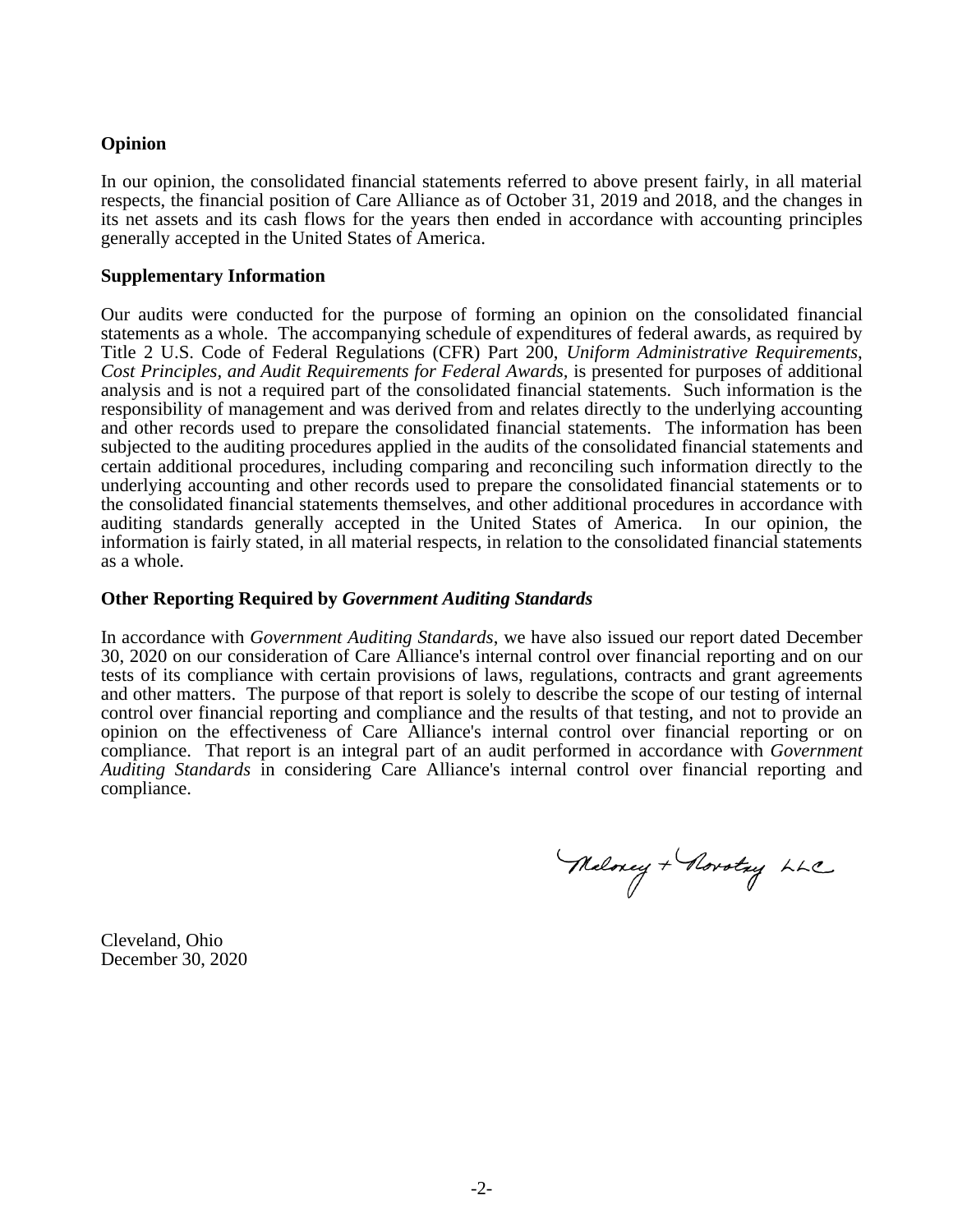# CONSOLIDATED BALANCE SHEETS

# October 31, 2019 and 2018

|                                       | 2019                     | 2018          |
|---------------------------------------|--------------------------|---------------|
| <b>ASSETS</b>                         |                          |               |
| <b>CURRENT ASSETS</b>                 |                          |               |
| Cash and cash equivalents             | \$<br>1,169,758          | \$<br>295,835 |
| NMTC restricted funds                 | 119,921                  | 187,888       |
| Total cash                            | 1,289,679                | 483,723       |
| Contracts receivable                  | 168,020                  | 96,968        |
| DHHS grant receivable                 | 600                      | 81,261        |
| Patient services receivable, net      | 1,053,309                | 1,303,984     |
| Contributions receivable              |                          | 529,098       |
| Inventory and other                   | 132,791                  | 45,003        |
| Total current assets                  | 2,644,399                | 2,540,037     |
| <b>INVESTMENTS</b>                    | 2,129,334                | 4,586,124     |
| <b>NOTE RECEIVABLE</b>                | 6,724,000                | 6,724,000     |
| PROPERTY AND EQUIPMENT, NET           | 10,177,473               | 10,845,558    |
| <b>Total assets</b>                   | \$21,675,206             | \$24,695,719  |
| <b>LIABILITIES AND NET ASSETS</b>     |                          |               |
| <b>CURRENT LIABILITIES</b>            |                          |               |
| Accounts payable and accrued expenses | $\mathcal{S}$<br>312,193 | \$<br>597,971 |
| Accrued compensation                  | 658,726                  | 588,500       |
| Deferred revenue                      |                          | 7,500         |
| Total current liabilities             | 970,919                  | 1,193,971     |
| NMTC LOANS PAYABLE                    | 9,700,000                | 9,700,000     |
| FORGIVABLE LOAN PAYABLE               | 180,000                  | 180,000       |
| Total liabilities                     | 10,850,919               | 11,073,971    |
| <b>NET ASSETS</b>                     |                          |               |
| Without donor restrictions            | 10,675,069               | 13,372,876    |
| With donor restrictions               | 149,218                  | 248,872       |
| Total net assets                      | 10,824,287               | 13,621,748    |
| Total liabilities and net assets      | \$21,675,206             | \$24,695,719  |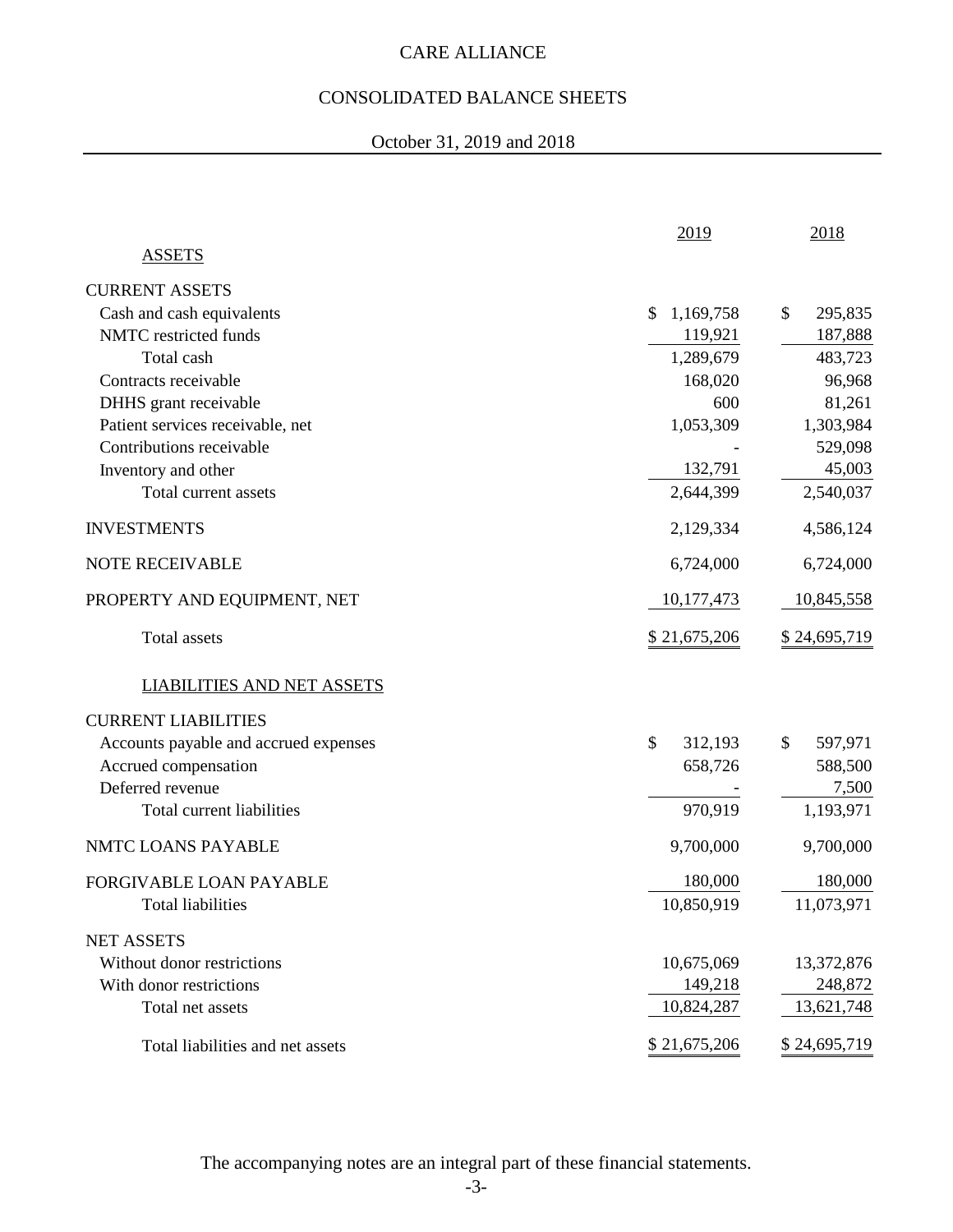# CONSOLIDATED STATEMENTS OF OPERATIONS AND CHANGES IN NET ASSETS

# Years Ended October 31, 2019 and 2018

|                                                 | 2019                                | 2018          |
|-------------------------------------------------|-------------------------------------|---------------|
| REVENUES WITHOUT DONOR RESTRICTIONS             |                                     |               |
| Contributions                                   | $\boldsymbol{\mathsf{S}}$<br>71,177 | \$<br>105,657 |
| DHHS grants                                     | 4,534,235                           | 4,523,365     |
| Patient services, net                           | 6,359,041                           | 6,938,938     |
| Contract services                               | 287,276                             | 325,131       |
| Donated services                                | 159,806                             | 130,484       |
| Interest income from note receivable            | 67,240                              | 67,240        |
| Miscellaneous income                            | 606,501                             | 213,421       |
| Net assets released from restrictions           | 569,165                             | 755,111       |
|                                                 | 12,654,441                          | 13,059,347    |
| <b>EXPENSES</b>                                 |                                     |               |
| Program                                         | 14,107,990                          | 12,794,094    |
| General and administrative                      | 1,471,297                           | 1,264,414     |
| Fundraising                                     | 127,264                             | 103,068       |
| Total expenses                                  | 15,706,551                          | 14, 161, 576  |
| OPERATING LOSS                                  | (3,052,110)                         | (1,102,229)   |
| <b>INVESTMENT RETURN</b>                        | 354,303                             | 42,249        |
| CHANGE IN NET ASSETS WITHOUT DONOR RESTRICTIONS | (2,697,807)                         | (1,059,980)   |
| NET ASSETS WITH DONOR RESTRICTIONS              |                                     |               |
| Contributions                                   | 469,511                             | 702,157       |
| Net assets released from restrictions           | (569, 165)                          | (755, 111)    |
|                                                 | (99, 654)                           | (52, 954)     |
| <b>CHANGE IN NET ASSETS</b>                     | (2,797,461)                         | (1,112,934)   |
| NET ASSETS - BEGINNING OF YEAR                  | 13,621,748                          | 14,734,682    |
| NET ASSETS - END OF YEAR                        | \$10,824,287                        | \$13,621,748  |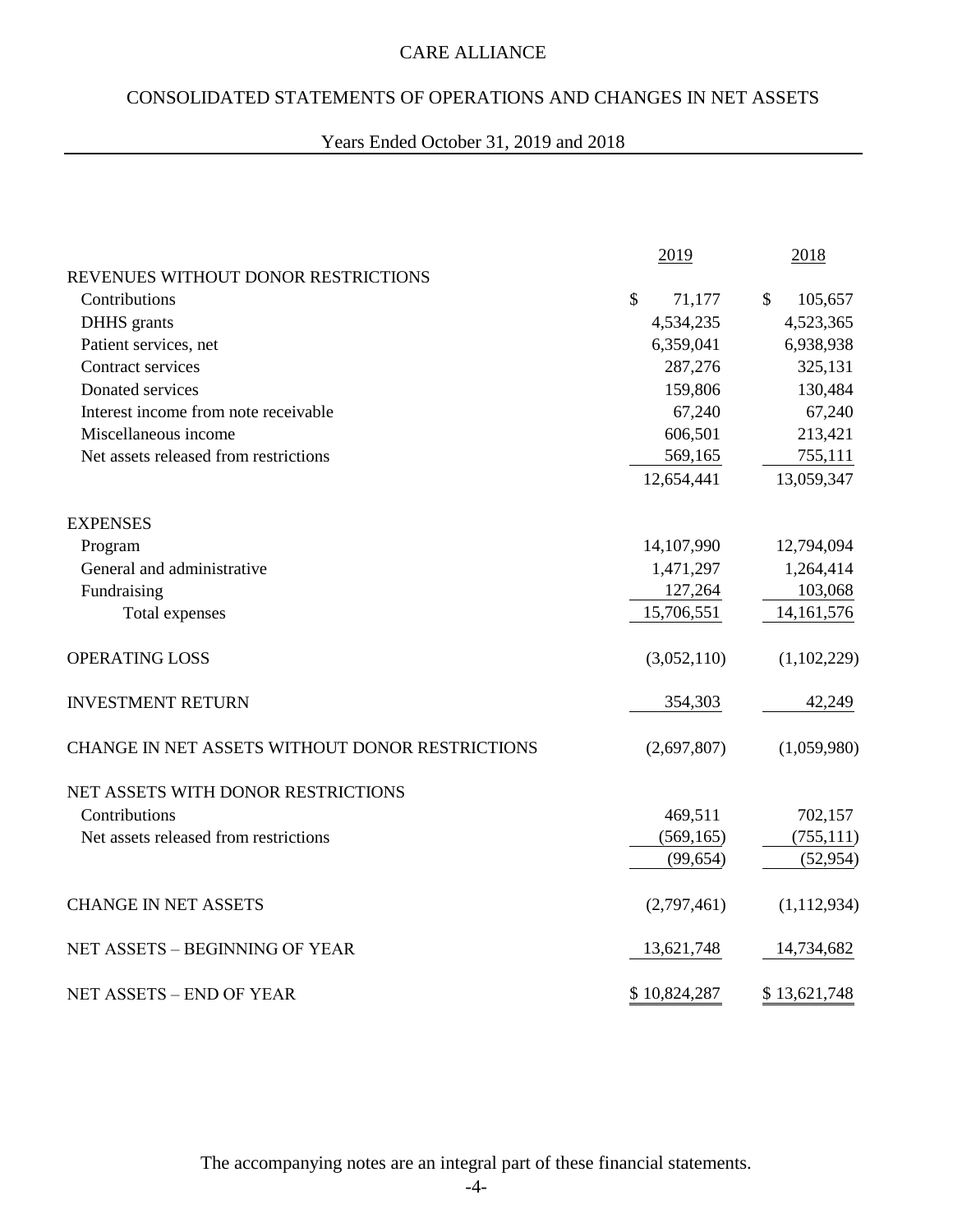# CONSOLIDATED STATEMENTS OF FUNCTIONAL EXPENSES

# Years Ended October 31, 2019 and 2018

|                                                | Program         | General<br>and |                |                                        |
|------------------------------------------------|-----------------|----------------|----------------|----------------------------------------|
| Year Ended October 31, 2019                    | Services        | Administrative | Fundraising    | Total                                  |
| Salaries and wages                             | \$<br>7,266,052 | \$<br>659,945  | \$<br>53,625   | 7,979,622<br>$\mathcal{L}$             |
| Fringe benefits                                | 1,523,722       | 130,927        | 14,805         | 1,669,454                              |
| Consultants and professional services          | 1,508,968       | 53,897         | 17,168         | 1,580,033                              |
| Consumable supplies                            | 1,163,648       | 48,606         | 2,059          | 1,214,313                              |
| Depreciation and amortization                  | 583,515         | 136,611        | 5,932          | 726,058                                |
| Bad debt                                       | 685,742         |                |                | 685,742                                |
| Occupancy                                      | 523,500         | 89,366         | 13,455         | 626,321                                |
| Other                                          | 187,875         | 179,371        | 3,711          | 370,957                                |
| Repairs and maintenance                        | 140,683         | 27,165         | 3,834          | 171,682                                |
| Telephone                                      | 127,176         | 31,723         | 3,290          | 162,189                                |
| Donated services                               | 159,574         | 222            | 10             | 159,806                                |
| Travel, conferences and meetings               | 61,589          | 44,854         | 821            | 107,264                                |
| Printing, postage, publication and recruitment | 47,410          | 30,728         | 6,640          | 84,778                                 |
| Interest                                       | 55,590          | 11,989         | 521            | 68,100                                 |
| Insurance                                      | 51,185          | 6,108          | 872            | 58,165                                 |
|                                                | 21,761          | 19,785         | 521            | 42,067                                 |
| Staff training                                 |                 |                |                |                                        |
| Total expense                                  | \$14,107,990    | \$1,471,297    | 127,264<br>\$  | \$15,706,551                           |
| Year Ended October 31, 2018                    |                 |                |                |                                        |
| Salaries and wages                             | \$<br>6,647,154 | 633,260<br>\$  | \$<br>28,580   | $\boldsymbol{\mathsf{S}}$<br>7,308,994 |
| Fringe benefits                                | 1,643,006       | 135,303        | 14,264         | 1,792,573                              |
| Consultants and professional services          | 1,484,273       | 56,042         | 30,426         | 1,570,741                              |
| Consumable supplies                            | 1,201,007       | 34,751         | 1,973          | 1,237,731                              |
| Depreciation and amortization                  | 595,420         | 124,699        | 4,816          | 724,935                                |
| Occupancy                                      | 530,631         | 80,222         | 12,105         | 622,958                                |
| Other                                          | 148,786         | 41,999         | 2,714          | 193,499                                |
| Repairs and maintenance                        | 108,199         | 19,476         | 2,576          | 130,251                                |
| Telephone                                      | 123,876         | 27,811         | 2,707          | 154,394                                |
| Donated services                               | 129,375         | 1,068          | 41             | 130,484                                |
| Travel, conferences and meetings               | 44,921          | 47,812         | 63             | 92,796                                 |
| Printing, postage, publication and recruitment | 23,809          | 30,375         | 1,309          | 55,493                                 |
| Interest                                       | 55,769          | 11,680         | 451            | 67,900                                 |
| Insurance                                      | 45,743          | 5,458          | 780            | 51,981                                 |
| Staff training                                 | 12,125          | 14,458         | 263            | 26,846                                 |
| Total expense                                  | \$12,794,094    | \$1,264,414    | 103,068<br>\$. | \$14,161,576                           |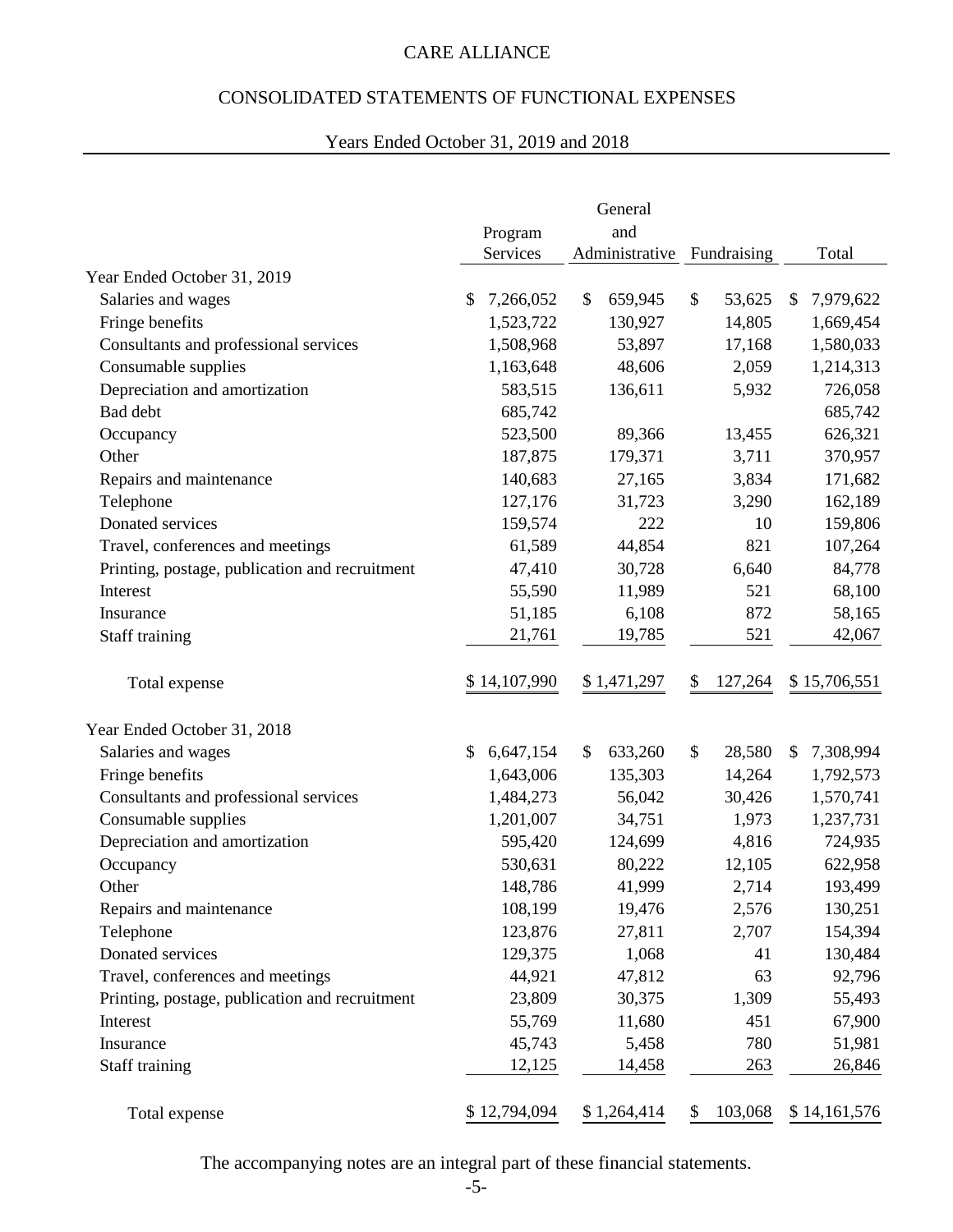# CONSOLIDATED STATEMENTS OF CASH FLOWS

# Years Ended October 31, 2019 and 2018

|                                                      | 2019          | 2018          |
|------------------------------------------------------|---------------|---------------|
| CASH FLOWS FROM OPERATING ACTIVITIES                 |               |               |
| Change in net assets                                 | \$(2,797,461) | \$(1,112,934) |
| Adjustments to reconcile change in net assets to net |               |               |
| cash (used) provided by operating activities:        |               |               |
| Depreciation and amortization                        | 726,058       | 724,935       |
| Realized and unrealized holding gains                | (258, 272)    | (118, 860)    |
| Changes in operating assets and liabilities:         |               |               |
| Contributions receivable                             | 529,098       | 176,964       |
| DHHS grants receivable                               | 80,661        | (81,261)      |
| Patient services receivable, net                     | 250,675       | (249, 614)    |
| Contracts receivable                                 | (71,052)      | 65,837        |
| Inventory and other                                  | (87,788)      | 32,494        |
| Accounts payable and accrued expenses                | (285,778)     | 321,982       |
| Accrued compensation                                 | 70,226        | 16,718        |
| Deferred revenue                                     | (7,500)       | (760, 620)    |
| Total adjustments                                    | 946,328       | 128,575       |
| Net cash used in operating activities                | (1,851,133)   | (984, 359)    |
| CASH FLOWS FROM INVESTING ACTIVITIES                 |               |               |
| Proceeds from investments, net                       | 2,715,062     | 878,297       |
| Purchase of fixed assets                             | (57, 973)     | (161, 435)    |
| Net cash provided by investing activities            | 2,657,089     | 716,862       |
| NET INCREASE (DECREASE) IN CASH AND CASH EQUIVALENTS | 805,956       | (267, 497)    |
| CASH AND CASH EQUIVALENTS - BEGINNING                | 483,723       | 751,220       |
| CASH AND CASH EQUIVALENTS - ENDING                   | \$1,289,679   | \$<br>483,723 |
| Supplemental disclosure of cash flow information:    |               |               |
| Cash paid during the year for:                       |               |               |
| Interest                                             | \$<br>68,100  | \$<br>67,900  |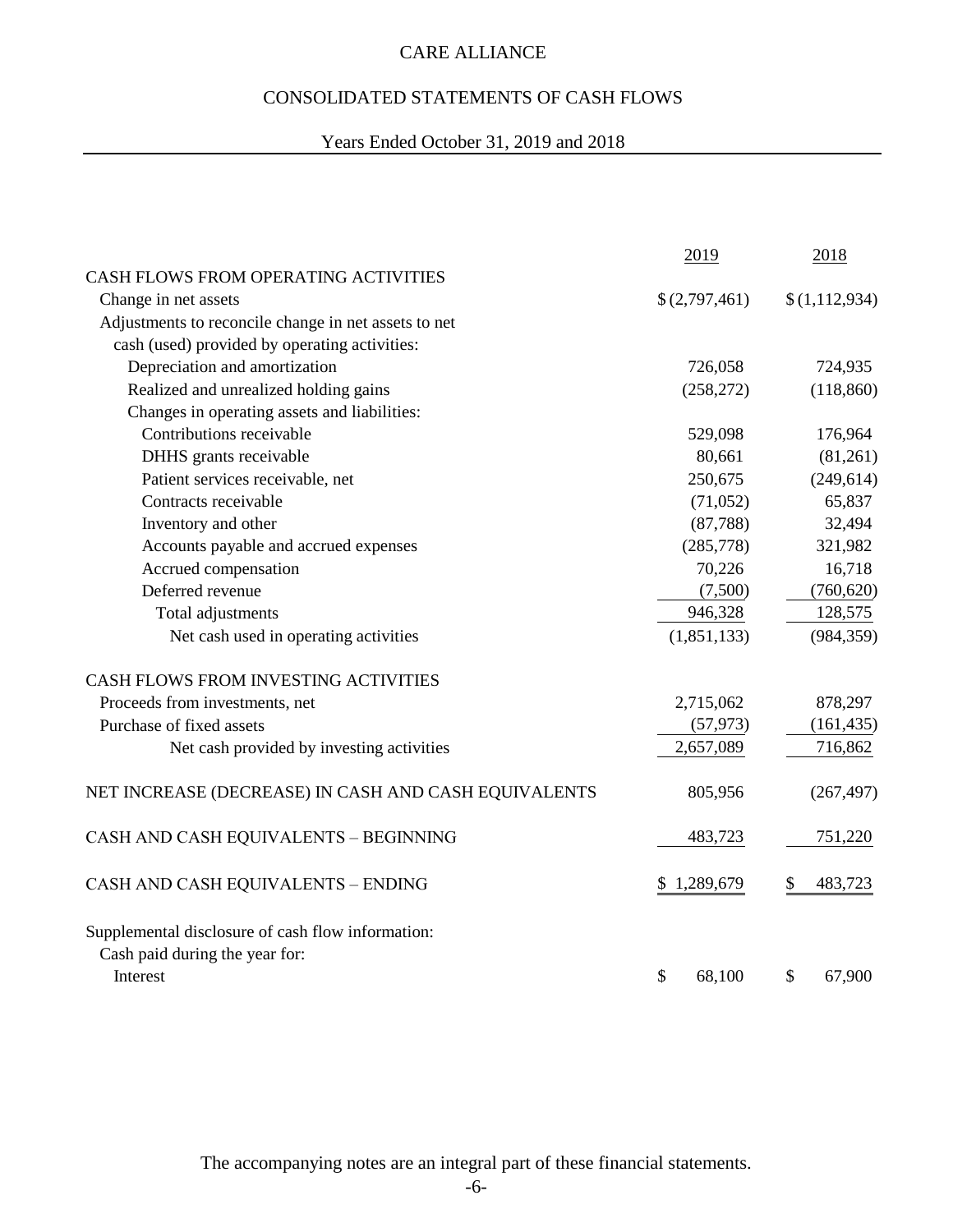#### NOTES TO CONSOLIDATED FINANCIAL STATEMENTS

#### **Note 1. Organization**

Care Alliance (the "Agency") was organized in Ohio as a not-for-profit corporation to provide healthcare and related services to people who need them most, regardless of their ability to pay, in a manner that is cost effective and that empowers people to improve their quality of life. The Agency serves individuals in the Cleveland, Ohio area.

The U.S. Department of Health and Human Services (the "DHHS") provides substantial support to the Agency. The Agency is obligated under the terms of the DHHS grants to comply with specified conditions and program requirements set forth by the grantor.

In 2014, the Agency formed a Special Purpose Entity, Alliance for a Bright Future, Inc., that is considered a Qualified Active Low-Income Community Business.

#### **Note 2. Significant Accounting Policies**

A. Basis of Accounting and Presentation – The consolidated financial statements of the Agency have been prepared on the accrual basis of accounting in conformity with accounting principles generally accepted in the United States of America and include the accounts of the Agency and Alliance for a Bright Future, Inc., its wholly owned subsidiary. All significant intercompany activity has been eliminated in consolidation.

The Agency has reported information regarding its financial position and activities according to two classes of net assets: without donor restrictions and with donor restrictions.

Net assets without donor restrictions are available for use in general operations and not subject to donor-imposed restrictions.

Net assets with donor restrictions are subject to donor-imposed restrictions. Some restrictions are temporary in nature, such as those that will be met by the passage of time or other events specified by the donor. Other donor-imposed restrictions are perpetual in nature, where the donor stipulates that resources be maintained in perpetuity. Donor-imposed restrictions are released when a restriction expires, that is, when the stipulated time has elapsed, when the stipulated purpose for which the resource was restricted has been fulfilled, or both.

- B. Cash and Cash Equivalents The Agency maintains its cash in bank deposit accounts which, at times, may exceed federally insured limits. The Agency has not experienced any losses in such accounts. All highly liquid investments with maturities of three months or less when purchased are considered to be cash equivalents.
- C. Property and Equipment Property and equipment is recorded at cost or, if donated, at the fair value at the date of donation. Depreciation is recorded on a straight-line basis over the estimated useful lives of the assets ranging from 5 to 25 years. Building improvements are amortized on a straight-line basis over the estimated useful life of the improvement. The Agency capitalizes all purchases of property and equipment equal to or in excess of \$5,000.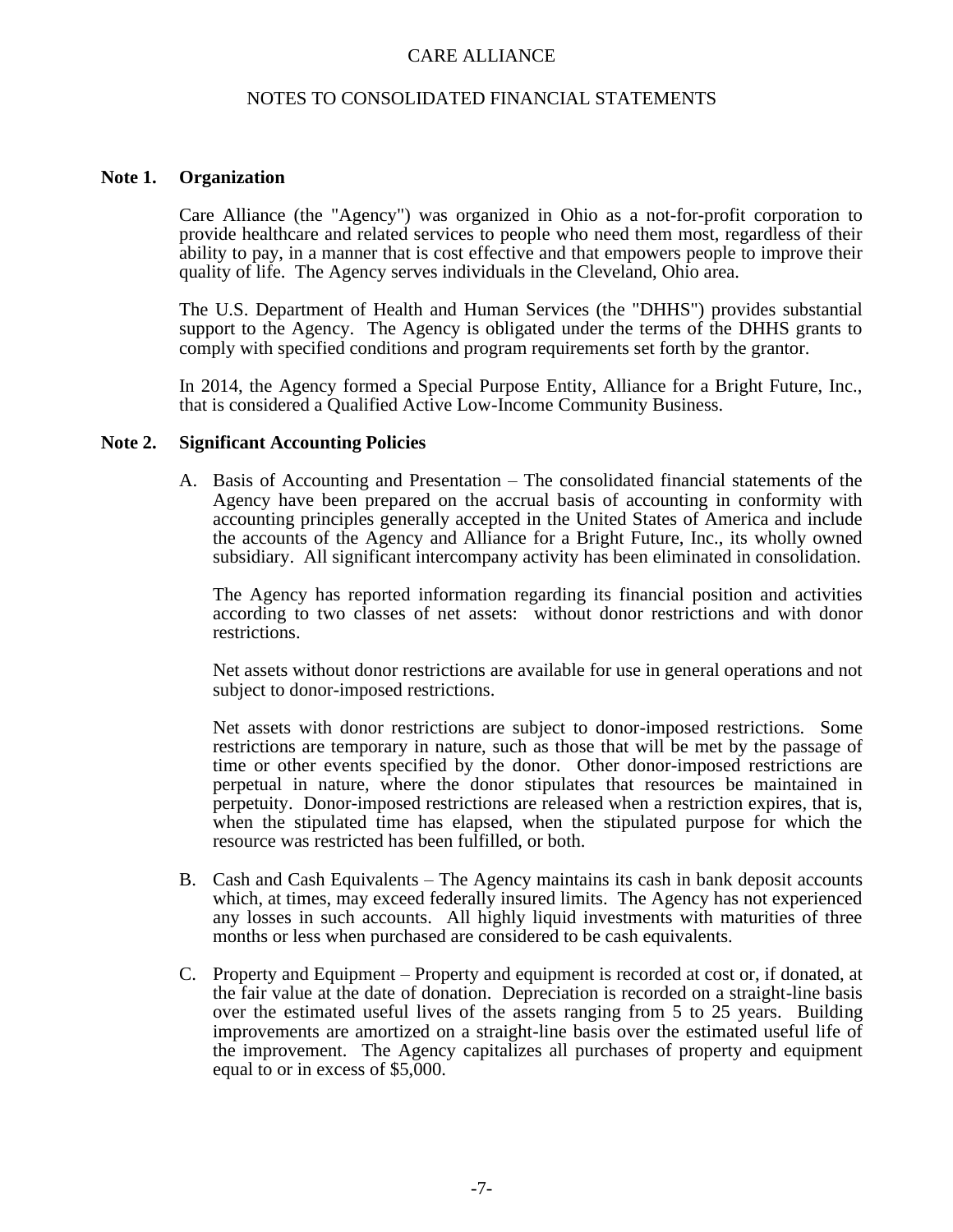### NOTES TO CONSOLIDATED FINANCIAL STATEMENTS (CONTINUED)

### **Note 2. Significant Accounting Policies (Continued)**

C. Property and Equipment (Continued)

According to federal regulations, any property and equipment obtained through federal funds is subject to a lien by the federal government. As long as the Agency maintains its tax exempt status, or so long as the property and equipment are used for their intended purpose, the Agency is not required to reimburse the federal government. If the stated requirements are not met, the Agency would be obligated to the federal government in an amount equal to the fair value of the property and equipment.

- D. Contributions Contributions are recorded at fair value when received or pledged. All contributions are considered to be available without donor restriction unless specifically restricted by the donor.
- E. Grants Receivable Grants receivable consist of costs under the grant agreements which were incurred prior to year-end for which payment has not been received.
- F. Patient Services Receivable and Allowance for Doubtful Accounts Patient services receivable are reported at their outstanding unpaid principal balances reduced by an allowance for doubtful accounts. The Agency estimates doubtful accounts based on historical bad debts, factors related to specific payors' ability to pay and current economic trends. The Agency writes off accounts receivable against the allowance when a balance is determined to be uncollectible. Recoveries of receivables when a balance is determined to be uncollectible. previously written off are recorded when received.
- G. Investments and Investment Income Investments are recorded at the readily determinable fair value in the consolidated balance sheets. Investment gain or loss includes dividend, interest and other investment income net of fees, and realized and unrealized gains and losses on investments carried at fair value. Investment return is included in changes in net assets.
- H. Fair Value of Financial Instruments The fair values of cash and cash equivalents, accounts receivable, inventory, accounts payable and other short-term obligations approximate their carrying values because of the short maturity of these financial instruments. The carrying values of long-term obligations approximate their fair value based on the Agency's current incremental borrowing rates available for similar borrowings.

The Agency estimates the fair value of financial instruments using available market information and other generally accepted valuation methodologies. Fair value is defined as the price that would be received to sell an asset or would be paid to transfer a liability in an orderly transaction between market participants at the measurement date. The inputs used to measure fair value are classified into three levels:

Level 1 – Quoted market prices in active markets for identical assets and liabilities

Level 2 – Observable market-based inputs or unobservable inputs that are corroborated by market data

Level 3 – Unobservable inputs in which little or no market data exists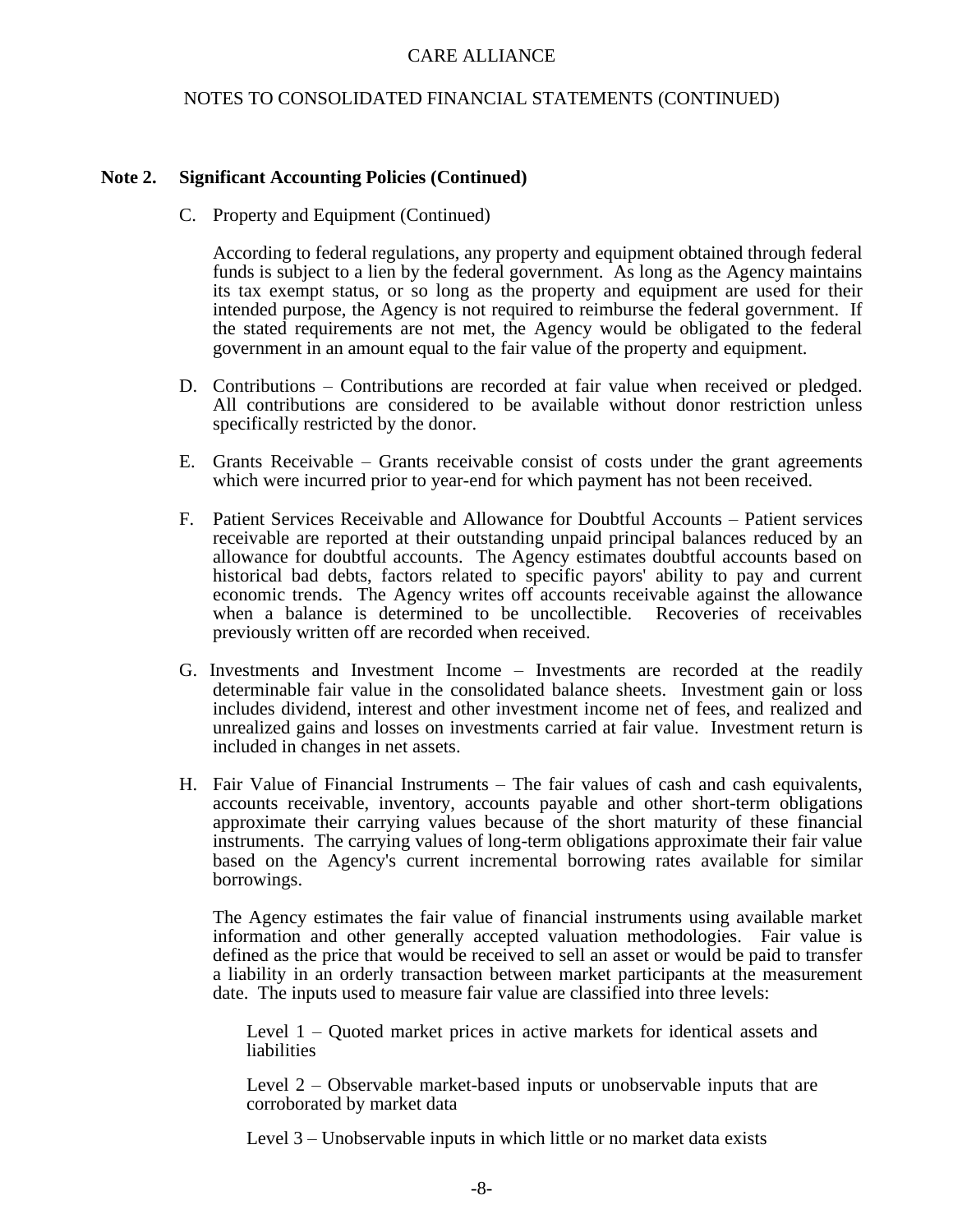### NOTES TO CONSOLIDATED FINANCIAL STATEMENTS (CONTINUED)

### **Note 2. Significant Accounting Policies (Continued)**

#### H. Fair Value of Financial Instruments (Continued)

The asset's fair value measurement level is based on the lowest level of any input that is significant to the fair value measurement.

The following tables set forth by level the Agency's assets and liabilities that are accounted for at a fair value on a recurring basis as of October 31, 2019 and 2018:

|                           | Level 1     | Level 2 | Level 3      | Total       |
|---------------------------|-------------|---------|--------------|-------------|
| Cash and cash equivalents | 41,950      |         |              | 41,950      |
| Fixed income              | 1,666,861   |         |              | 1,666,861   |
| Equities                  | 420,523     |         |              | 420,523     |
|                           | \$2,129,334 | -       | $\mathbb{S}$ | \$2,129,334 |

Assets at Market Value as of October 31, 2019

Assets at Market Value as of October 31, 2018

|                           | Level       | Level 2                  | Level 3 | Total           |
|---------------------------|-------------|--------------------------|---------|-----------------|
| Cash and cash equivalents | 21,949      |                          |         | 21.949          |
| Fixed income              | 2,189,020   |                          |         | 2,189,020       |
| Equities                  | 2,375,155   |                          |         | 2,375,155       |
|                           | \$4,586,124 | $\overline{\phantom{0}}$ |         | $-$ \$4,586,124 |

- I. Grant Revenue Revenue from government grants and contracts designated for use in specific activities is recognized in the period when expenditures have been incurred in compliance with the grantor's restrictions. Grants and contracts awarded for the acquisition of long-lived assets are reported as unrestricted nonoperating revenue, in the absence of donor stipulations to the contrary, during the fiscal year in which the assets are acquired. At October 31, 2019 and 2018, the Agency has received grants and contracts from governmental entities in the aggregate amount of \$1,537,597 and \$1,053,645, respectively, which have not been recorded in these consolidated financial statements as they have not been earned. These grants require the Agency to provide certain healthcare services and to perform certain capital development during specified periods. If such requirements are not performed during the periods, the governmental entities are not obligated to expend the funds allotted under the grants.
- J. Deferred Revenue Cash received in excess of revenue recognized is recorded as deferred revenue. At October 31, 2019, there was \$-0- deferred revenue of cash received related to grants in advance of revenue being recognized. At October 31, 2018, deferred revenue consisted of \$7,500 of cash received related to grants in advance of revenue being recognized.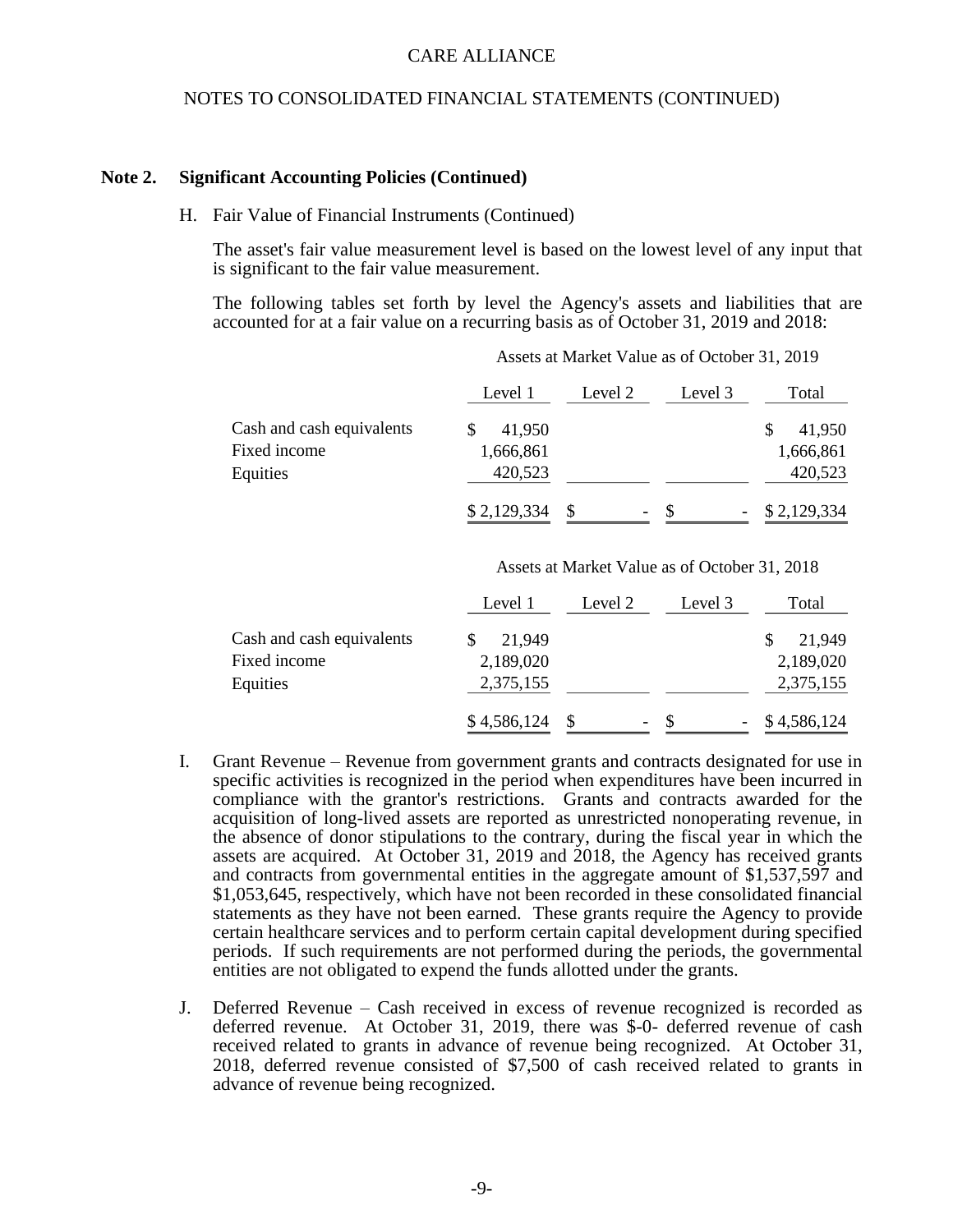### NOTES TO CONSOLIDATED FINANCIAL STATEMENTS (CONTINUED)

### **Note 2. Significant Accounting Policies (Continued)**

- K. Patient Services Revenue Patient services revenue is reported at the estimated net realizable amounts from patients, third-party payors and others for services rendered. Patient services revenue is recorded at published charges with contractual allowances deducted to arrive at net patient services revenue.
- L. Donated Services Contributions of donated services are reported as revenue and expenses at fair value if such services create or enhance nonfinancial assets, require special skills and are provided by individuals possessing such special skills, or would typically need to be purchased by the Agency if they had not been donated. The Agency received donated services from numerous professionals, from space costs and from laboratory testing during the year in connection with certain program activities.
- M. Use of Estimates The preparation of the financial statements in conformity with accounting principles generally accepted in the United States of America requires management to make estimates and assumptions that affect the reported amounts of assets and liabilities and disclosure of contingent assets and liabilities at the date of the financial statements. Estimates also affect the reported amounts of revenue and expenses during the reporting period. Actual results could differ from those estimates.
- N. Tax Status The Agency is incorporated as a not-for-profit corporation under the laws of the State of Ohio and is exempt from federal income taxes under Section  $501(c)(3)$ of the Internal Revenue Code (the "Code"). The Agency believes that there is appropriate support for any tax positions taken and, as such, does not have any uncertain tax positions that are material to the financial statements.
- O. Change in Accounting Principle On August 18, 2016, FASB issued Accounting Standards Update (ASU) 2016-14, *Not-for-Profit Entities (Topic 958) – Presentation of Financial Statements of Not-for-Profit Entities*. The update addresses the complexity and understandability of net asset classification, deficiencies in information about liquidity and availability of resources and the lack of consistency in the type of information provided about expenses and investment return. The Agency has implemented ASU 2016-14 and adjusted the presentation in these consolidated financial statements accordingly. The ASU has been applied retrospectively to all periods presented.
- P. Subsequent Events The Agency has evaluated subsequent events for potential recognition and/or disclosure through December 30, 2020, the date the consolidated financial statements were available to be issued.
- Q. Reclassifications Certain prior year amounts have been reclassified to conform with current year presentation.
- R. Functional Expenses The functional classification of expenses is a method of grouping expenses according to the purpose or activity for which costs are incurred. Certain expenses can be directly allocated to a program or function. The Agency allocates all other expenses based upon an estimated proportion of staff time spent on the related function.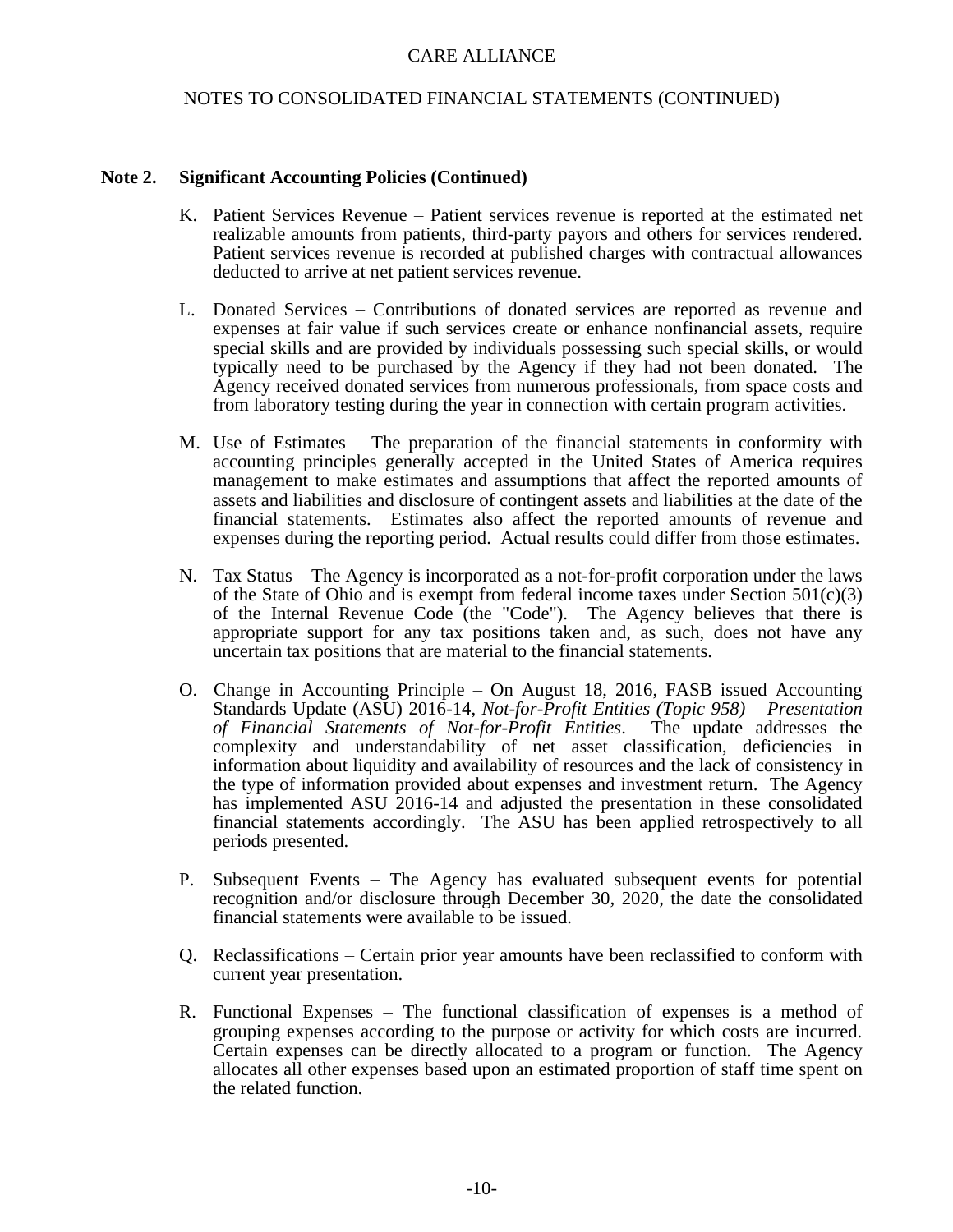# NOTES TO CONSOLIDATED FINANCIAL STATEMENTS (CONTINUED)

#### **Note 3. Restricted Funds**

Restricted cash accounts were established in accordance with the Community Development Entity ("CDE") loan agreements to fund the payment of management and servicing fees. The balances in each cash reserve account at October 31 were as follows:

|                                               | 2019           |              | 2018              |
|-----------------------------------------------|----------------|--------------|-------------------|
| Leverage loan<br>CDE asset management reserve | 220<br>119,701 | <sup>S</sup> | 19,076<br>168,812 |
|                                               | 119,921        | \$           | 187,888           |

### **Note 4. Patient Services Receivable, Net**

Patient services receivable, net, consist of the following at October 31:

|                                          | 2019        | 2018        |
|------------------------------------------|-------------|-------------|
| Medicaid                                 | \$1,193,683 | \$1,536,642 |
| Medicare                                 | 13,359      | 29,147      |
| Pharmacy                                 | 318,361     | 274,063     |
|                                          | 1,525,403   | 1,839,852   |
| Less contractual allowance and allowance |             |             |
| for doubtful accounts                    | 472,094     | 535,868     |
|                                          | \$1,053,309 | \$1,303,984 |

### **Note 5. Contributions Receivable**

Contributions receivable consist of the following at October 31:

|                                   | 2019 |        |    | 2018    |
|-----------------------------------|------|--------|----|---------|
| Center for Health Affairs         | S    | $\sim$ | \$ | 400,000 |
| <b>United Way Services</b>        |      |        |    | 126,098 |
| Board of Trustees/executive staff |      |        |    | 3,000   |
|                                   | S    | $\sim$ | S. | 529,098 |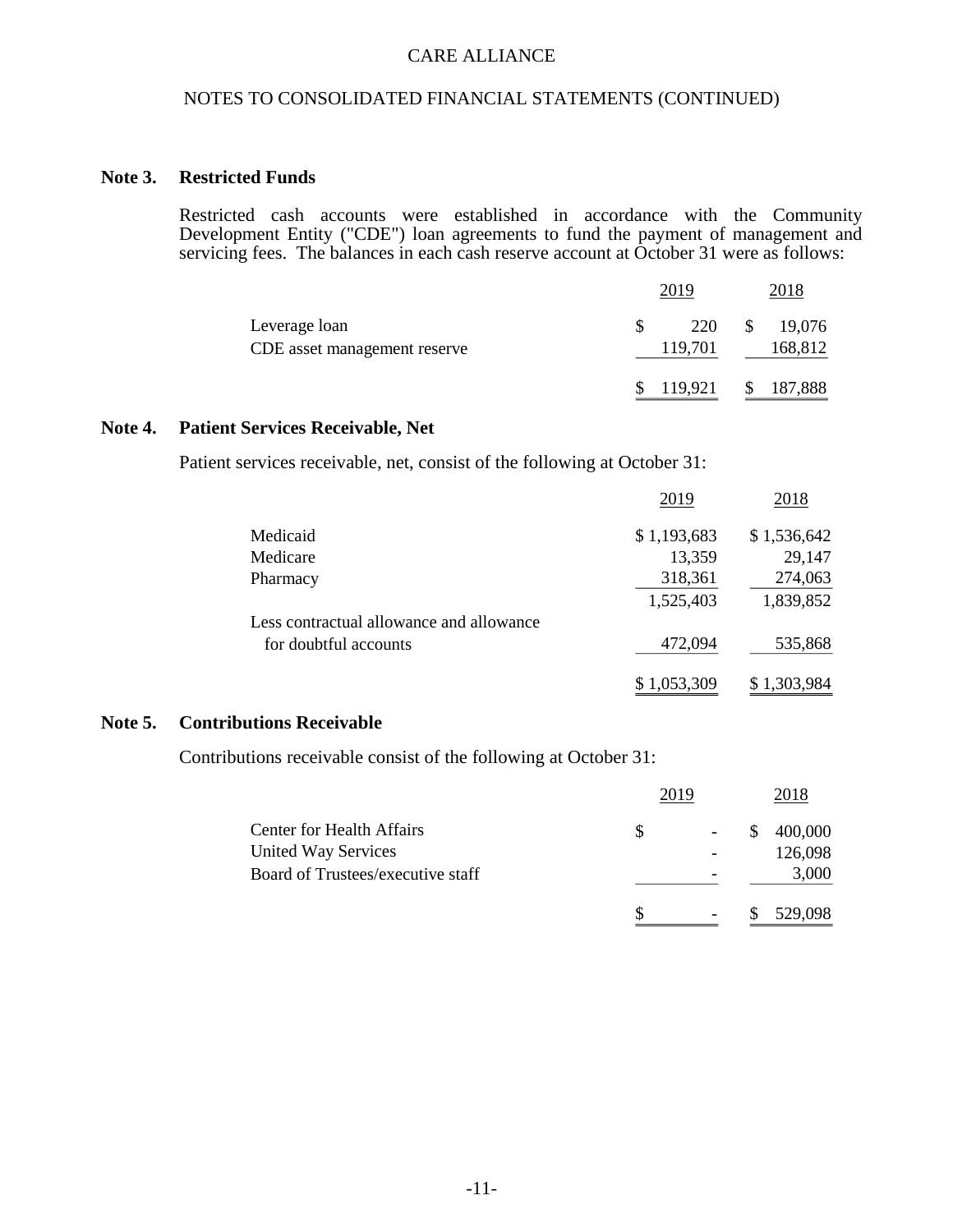### NOTES TO CONSOLIDATED FINANCIAL STATEMENTS (CONTINUED)

#### **Note 6. Investment Return**

Investment return is summarized as follows:

|                                                                                        |   | 2019                           |   | 2018                              |
|----------------------------------------------------------------------------------------|---|--------------------------------|---|-----------------------------------|
| Interest and dividends<br>Investment fees<br>Net unrealized and realized holding gains | S | 115,246<br>(19,215)<br>258,272 | S | 124,091<br>(24, 678)<br>(57, 164) |
| Investment return                                                                      |   | 354,303                        |   | 42.249                            |

#### **Note 7. Note Receivable**

To facilitate the Federal New Market Tax Credit structure, on April 11, 2014, the Agency loaned a total of \$6,724,000 in the form of a note to an unrelated entity. The note bears interest at the rate of 1.0% per annum and is payable quarterly. The note matures April 11, 2041 with interest only payments to be paid quarterly until June 10, 2021 at which time principal and interest payments will be due at the amount of \$92,840 per quarter.

#### **Note 8. Property and Equipment, Net**

Property and equipment, net consists of the following at October 31:

|                               | 2019          | 2018          |  |
|-------------------------------|---------------|---------------|--|
| Land                          | 250,000<br>\$ | 250,000<br>\$ |  |
| <b>Building</b>               | 10,756,749    | 10,756,749    |  |
| Building improvements         | 803,947       | 803,947       |  |
| Equipment                     | 3,172,943     | 3,114,970     |  |
| Vehicles                      | 373,500       | 373,500       |  |
|                               | 15,357,139    | 15,299,166    |  |
| Less accumulated depreciation | 5,179,666     | 4,453,608     |  |
|                               | \$10,177,473  | \$10,845,558  |  |

### **Note 9. Loans Payable**

Alliance for a Bright Future, Inc. received two loans totaling \$9,700,000 from an unrelated CDE. The proceeds of the loans were used to finance the Central Neighborhood Clinic construction project. The loans bear interest at the rate of .70% per annum and are payable quarterly. The loans mature April 11, 2049 with interest only payments to be paid quarterly until March 1, 2021 at which time principal and interest payments will be due in the amount of \$95,448 per quarter. The loans are recorded in NMTC loans payable in the consolidated balance sheets. Interest paid for the years ended October 31, 2019 and 2018 totaled \$68,100 and \$67,900, respectively.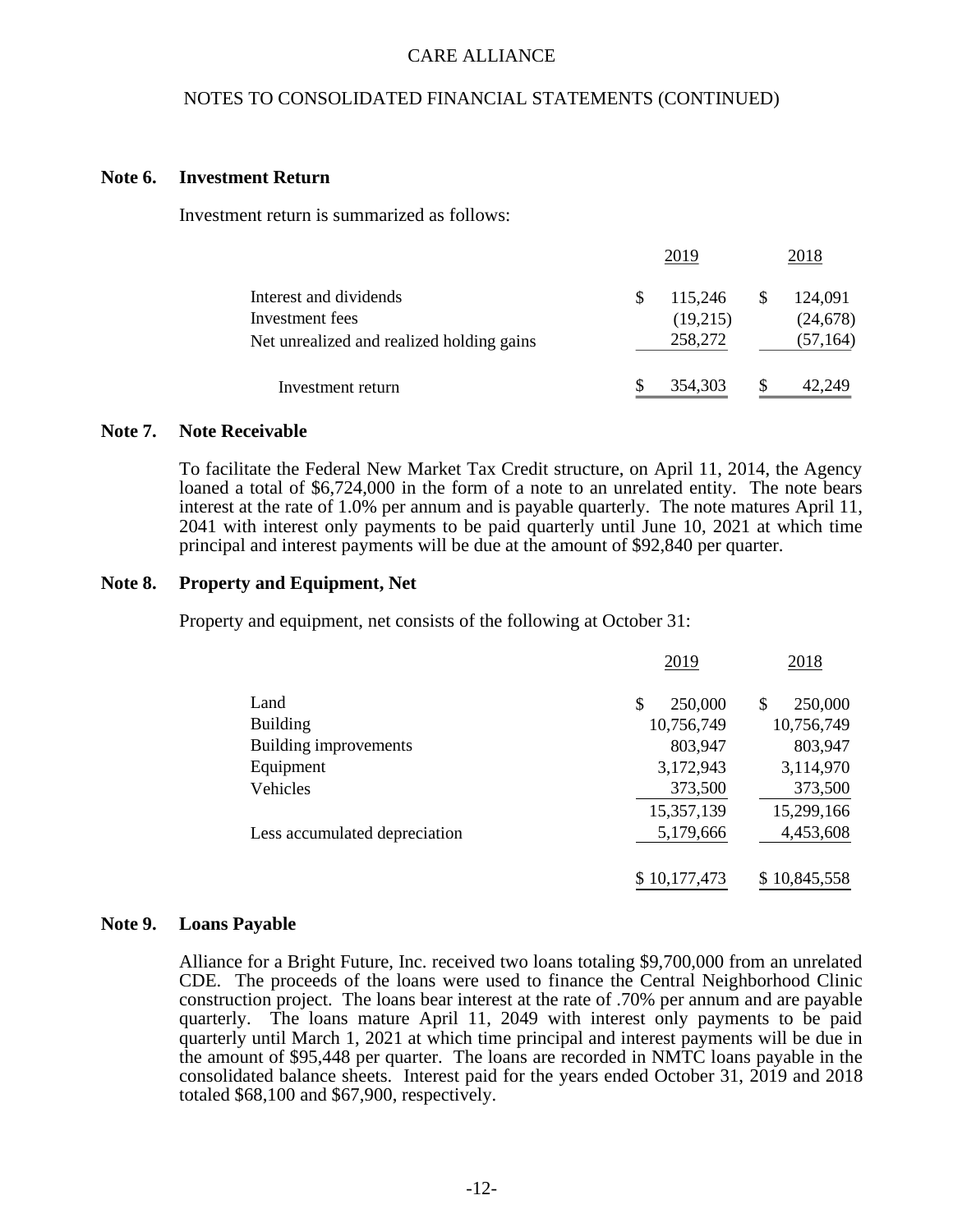### NOTES TO CONSOLIDATED FINANCIAL STATEMENTS (CONTINUED)

#### **Note 10. Forgivable Loan**

The Agency has accepted the conditions of a \$180,000 Vacant Property Initiative loan commitment dated September 27, 2013 from the City of Cleveland. This is a forgivable loan, provided that the Agency creates 30 jobs at the Central Neighborhood Clinic. The loan will be fully forgiven in five years, at June 18, 2019, if all conditions are met. The loan term is five years, at a fixed annual interest rate of 2%, with deferred interest and principal payments. As of October 31, 2019 and 2018, there was a \$180,000 balance on the loan. On October 8, 2020, the Agency was notified that the loan was forgiven.

#### **Note 11. DHHS Grants**

For the years ended October 31, 2019 and 2018, the Agency received the following grants from the DHHS:

2010 2010

|                     |                       |           | 2012        | 2010          |
|---------------------|-----------------------|-----------|-------------|---------------|
|                     |                       | Total     | Revenue     | Revenue       |
| <b>Grant Number</b> | <b>Grant Period</b>   | Grant     | Recognized  | Recognized    |
| 6H76HA00607-18-00   | $05/01/17 - 04/30/18$ |           |             | 115,782<br>\$ |
|                     |                       | 226,006   | \$          |               |
| 6H76HA00607-19-00   | $05/01/18 - 04/30/19$ | 216,197   | 107,399     | 108,798       |
| 6H76HA00607-19-00   | $05/01/19 - 04/30/20$ | 216,197   | 108,099     |               |
| 2H80CS00029-15-01   | $03/01/16 - 02/28/17$ | 325,000   |             | 54,167        |
| 2H80CS00029-16-05   | $01/01/17 - 12/31/17$ | 3,900,623 |             | 650,104       |
| 6H80CS00029-16-10   | $08/01/17 - 07/31/18$ | 88,418    |             | 66,312        |
| 3H80CS00029-16-11   | $09/01/17 - 08/31/18$ | 175,700   |             | 146,417       |
| 5H80CS00029-17-00   | $01/01/18 - 12/31/18$ | 3,983,190 | 663,865     | 3,319,325     |
| 6H80CS00029-17-07   | 01/01/18-12/31/18     | 59,841    | 44,881      | 14,960        |
| 3H80CS00029-17-08   | 01/01/18-12/31/18     | 285,000   | 237,500     | 47,500        |
| 6H80CS00029-18-11   | $01/01/19 - 12/31/19$ | 35,000    | 5,833       |               |
| 2H80CS00029-18-00   | $01/01/19 - 12/31/19$ | 4,039,990 | 3,366,658   |               |
|                     |                       |           | \$4,534,235 | \$4,523,365   |
|                     |                       |           |             |               |

#### **Note 12. Patient Services Revenue, Net**

For the years ended October 31, 2019 and 2018, patient services revenue, net consists of the following:

|                          |                 | Contractual      |             |             |
|--------------------------|-----------------|------------------|-------------|-------------|
|                          |                 | Allowances/      | 2019        | 2018        |
|                          | Gross           | Sliding Fee      | <b>Net</b>  | <b>Net</b>  |
|                          | Charges         | <b>Discounts</b> | Revenue     | Revenue     |
| Medicaid                 | 5,676,415<br>S. | \$1,046,752      | \$4,629,663 | \$5,377,216 |
| Medicare                 | 240,343         | 75,005           | 165,338     | 188,765     |
| Other third-party payors | 5,828,266       | 4,437,125        | 1,391,141   | 1,238,034   |
| Self-pay                 | 2,389,563       | 2,216,664        | 172,899     | 134,923     |
|                          | \$14,134,587    | \$7,775,546      | \$6,359,041 | \$6,938,938 |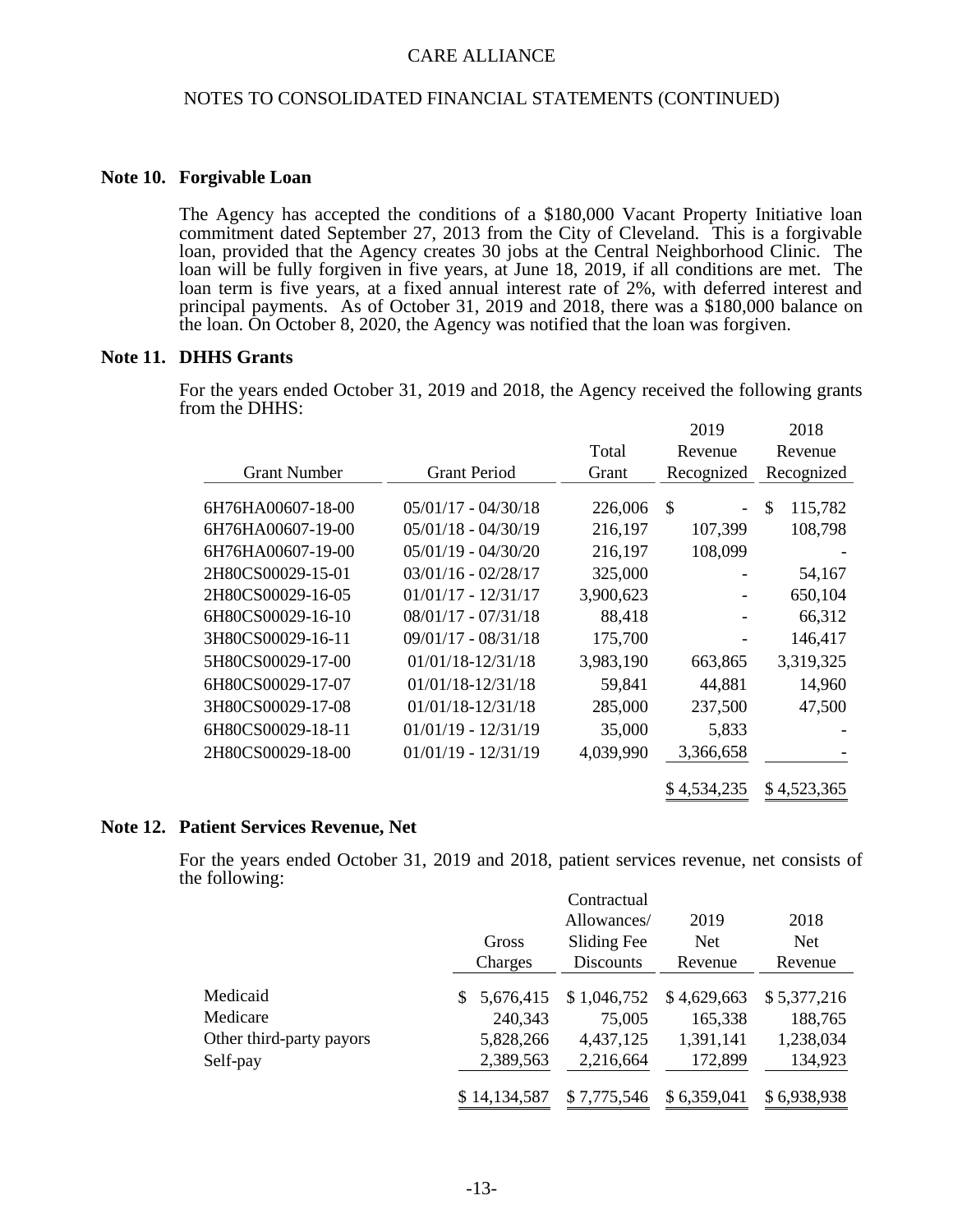#### NOTES TO CONSOLIDATED FINANCIAL STATEMENTS (CONTINUED)

#### **Note 12. Patient Services Revenue, Net (Continued)**

The Agency is a federally qualified healthcare center, which is a type of provider defined by Section 330 of the Public Health Services Act. The Agency provides care to patients utilizing a sliding-fee scale with discounts based on patient family size and income in accordance with federal poverty guidelines. The Agency is open to all, regardless of their ability to pay. The amount not recovered under the sliding-fee scale is not reported as revenue as it is not expected to be paid. The Agency maintains records to identify and monitor the level of sliding fee discounts it provides. The amount of sliding fee discounts provided during the years ended October 31, 2019 and 2018 amounted to \$2,216,665 and \$1,846,767, respectively.

Medicaid and Medicare revenue is reimbursed to the Agency at the net reimbursement rates determined by Medicaid and Medicare. Reimbursement rates are subject to revisions under the provisions of reimbursement regulations. Adjustments for such revisions are recognized in the fiscal year incurred. Laws and regulations governing the Medicaid and Medicare programs are complex and subject to interpretation. As a result, there is at least a reasonable possibility that recorded estimates will change by a material amount in the near term.

#### **Note 13. Net Assets With Donor Restrictions**

Net assets with donor restrictions consist of the following:

|                               | 2019      | 2018      |
|-------------------------------|-----------|-----------|
| <b>Operations</b>             | \$138,577 | \$ 77,990 |
| Homeless program              | 10.641    | 28.041    |
| Homeless program - United Way |           | 142,841   |
|                               | \$149,218 | \$248,872 |

Releases from restrictions of \$569,165 and \$755,111 were released during the year ended October 31, 2019 and 2018, respectively, for operating and program purposes.

### **Note 14. Pension Plan**

The Agency has a noncontributory defined contribution pension plan covering all full-time employees over age 21 with one or more years of service. Contributions and costs are determined at 7.5% of each eligible employee's salary. For the years ended October 31, 2019 and 2018, such costs amounted to \$284,399 and \$385,028, respectively.

#### **Note 15. Commitments and Contingencies**

The Agency has contracted with various funding agencies to perform certain healthcare services and receives Medicaid and Medicare revenue from the state and federal governments. Reimbursements received under these contracts and payments under Medicaid and Medicare are subject to audit by the federal and state governments and other agencies. The Agency believes that it is in compliance with all applicable laws and regulations and is not aware of any pending or threatened investigations involving allegations of potential wrongdoing. While no such regulatory inquiries have been made, compliance with such laws and regulations can be subject to future government review and interpretation, as well as significant regulatory action including fines, penalties and exclusion from the Medicare and Medicaid programs.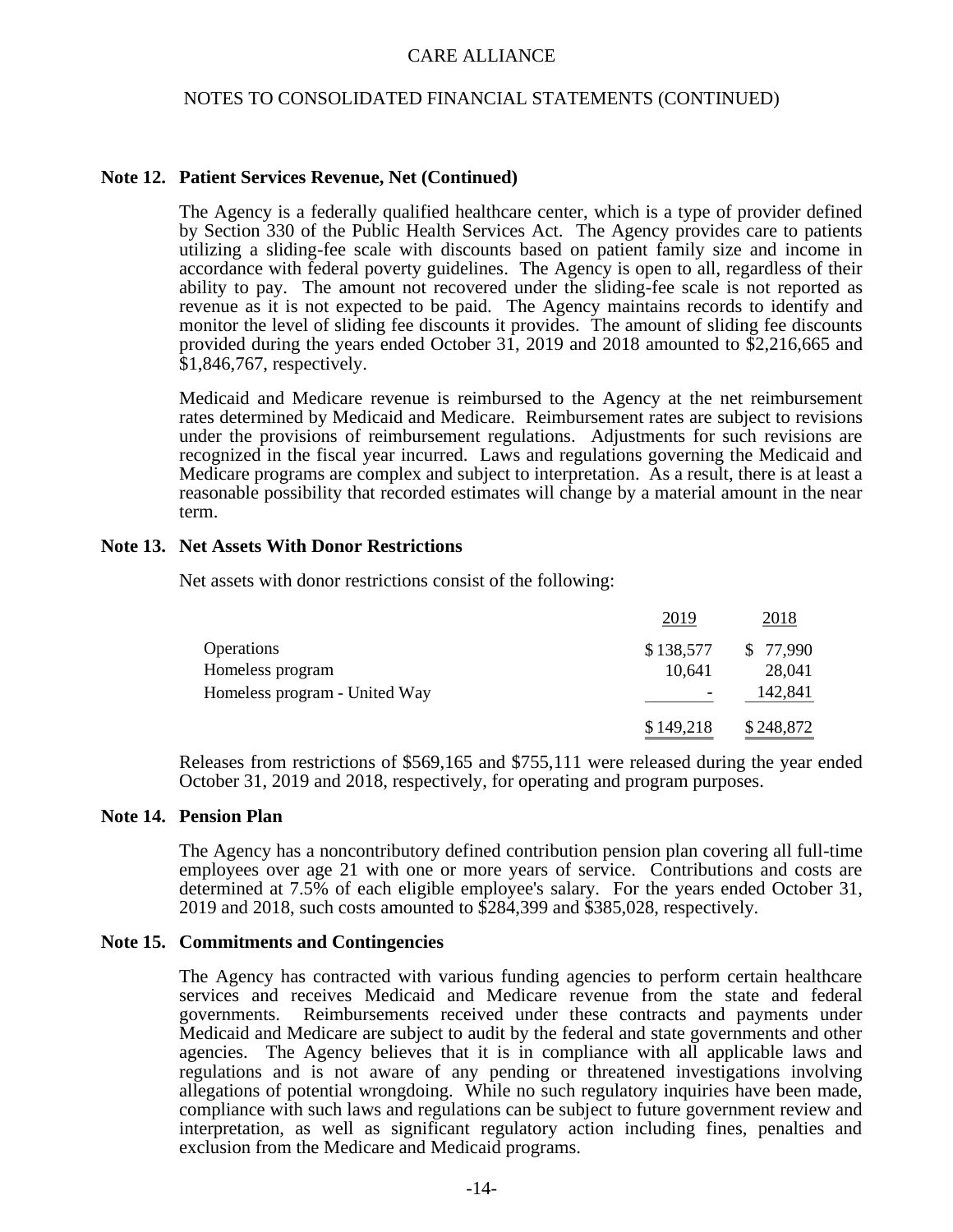### NOTES TO CONSOLIDATED FINANCIAL STATEMENTS (CONTINUED)

### **Note 15. Commitments and Contingencies (Continued)**

The Agency has contracted with various funding agencies to perform certain healthcare services and receives Medicaid and Medicare revenue from the state and federal governments. Reimbursements received under these contracts and payments under Medicaid and Medicare are subject to audit by the federal and state governments and other agencies. The Agency believes that it is in compliance with all applicable laws and regulations and is not aware of any pending or threatened investigations involving allegations of potential wrongdoing. While no such regulatory inquiries have been made, compliance with such laws and regulations can be subject to future government review and interpretation, as well as significant regulatory action including fines, penalties and exclusion from the Medicare and Medicaid programs.

The Agency maintains its medical malpractice coverage under the Federal Tort Claims Act ("FTCA"). FTCA provides malpractice coverage to eligible Public Health Service supported programs and applies to the Agency and its employees while providing services within the scope of employment included under grant related activities. The Attorney General, through the U.S. Department of Justice, has the responsibility for the defense of the individual and/or grantee for malpractice cases approved for FTCA coverage.

### **Note 16. Liquidity and Availability**

The Agency derives most of its revenue from Medicare, Medicaid and commercial insurance for the services it provides. In addition, the Agency is supported by investment income, grants and contributions. Grants and some contributions may be donor restricted requiring resources to be used in a particular manner or in a future period. The Agency must maintain sufficient resources to meet those responsibilities to their donors and, thus, certain funds may not be available for general expenditures within one year.

As part of the Agency's liquidity management, financial assets have been structured to be available as general expenditures, liabilities and other obligations come due. In addition, cash in excess of short-term needs is invested in liquid investment instruments.

The following table reflects the Agency's financial assets as of October 31, 2019:

| Cash and cash equivalents                                 | \$ | 1,169,758 |  |  |
|-----------------------------------------------------------|----|-----------|--|--|
| Contracts receivable                                      |    | 168,020   |  |  |
| DHHS grant receivable                                     |    | 600       |  |  |
| Patient services receivable, net                          |    | 1,053,309 |  |  |
| Investments                                               |    | 2,129,334 |  |  |
| Financial assets available to meet cash needs for general |    |           |  |  |
| expenditures within one year                              |    | 4,521,021 |  |  |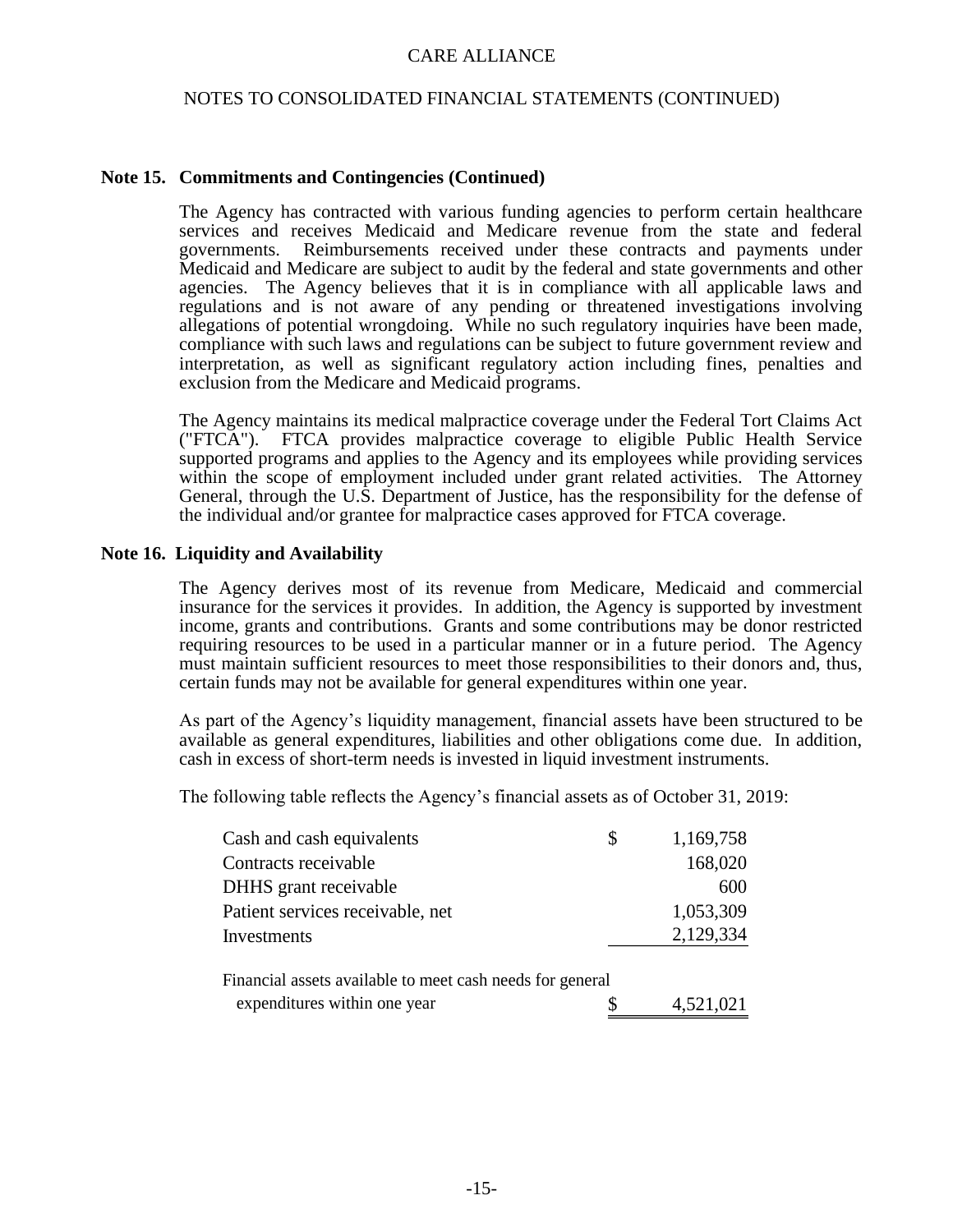#### NOTES TO CONSOLIDATED FINANCIAL STATEMENTS (CONTINUED)

#### **Note 17. Subsequent Events**

On January 30, 2020, the World Health Organization declared the outbreak of the coronavirus disease 2019 ("COVID-19") a global health emergency and subsequently declared the COVID-19 outbreak a global pandemic in March 2020. The pandemic has adversely affected domestic and global economic activity and the full impact continues to evolve as of the date of this report. It is uncertain what effect the COVID-19 outbreak may have on the Agency's revenues in 2020 and future periods.

On March 27, 2020, President Trump signed into law the Coronavirus Aid, Relief and Economic Security ("CARES") Act. The CARES Act, among other things, created the Paycheck Protection Program ("PPP") to be administered by the U.S. Small Business Administration. In May 2020, the Agency received approximately a \$1.7 million unsecured loan under the PPP. Provisions of the PPP allow for partial or full forgiveness of the loan provided the proceeds are used for covered expenditures and certain other requirements are satisfied. The unforgiven portion of the loan, if any, is payable in eighteen monthly installments (plus interest at a rate of 1% per annum) commencing seven months from the loan disbursement date.

The Agency is reliant upon patient service revenue and run the risk of having further shortfalls due to mandatory shut downs which could limit the number of patients seen over a period of time. Thus, the potential shutdown could have a negative impact overall operations of the Agency. However, the Agency has received CARES Act money outside of the PPP Loan as describe previously to assist with providing necessary care.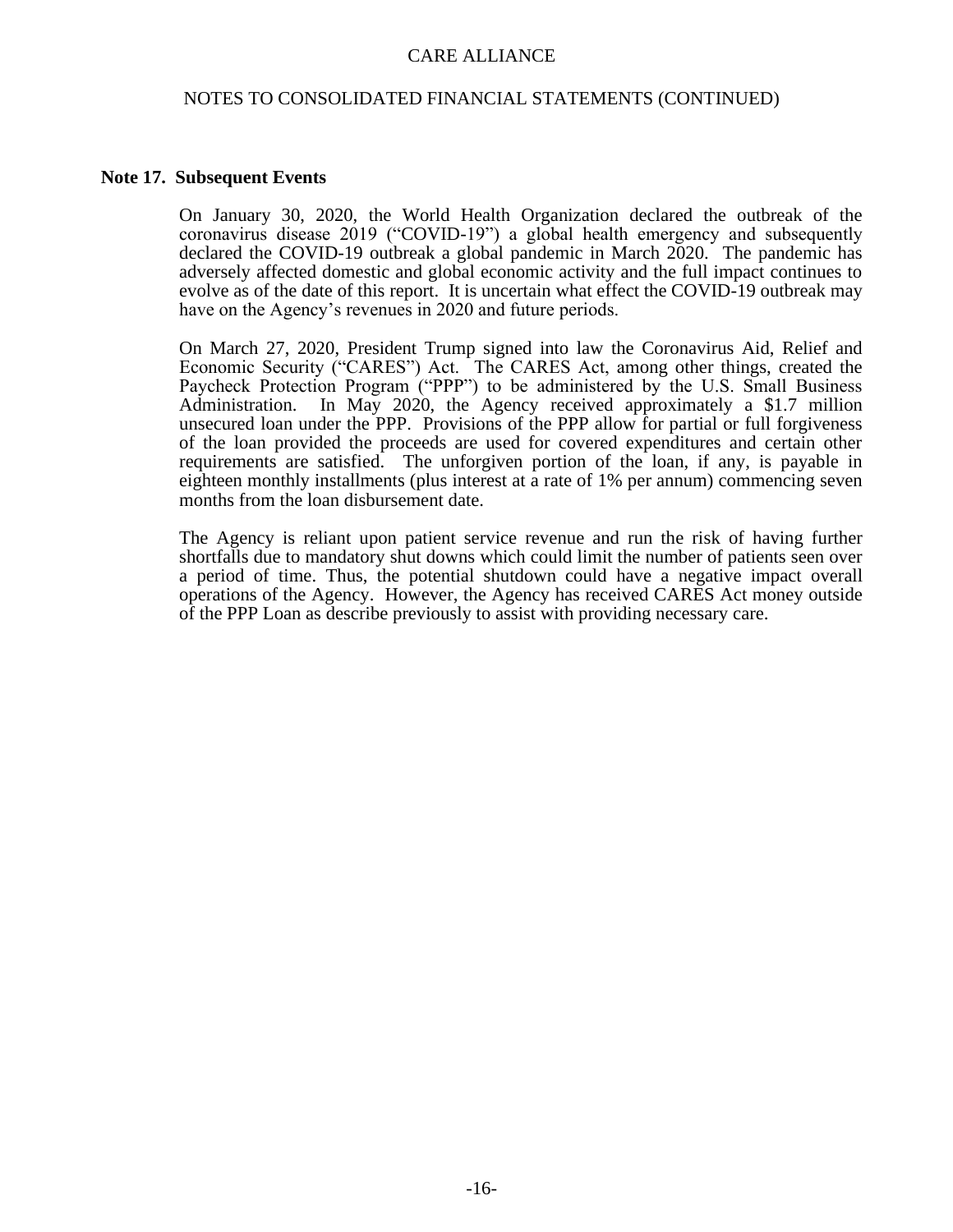# **UNIFORM GUIDANCE AUDIT REQUIREMENTS**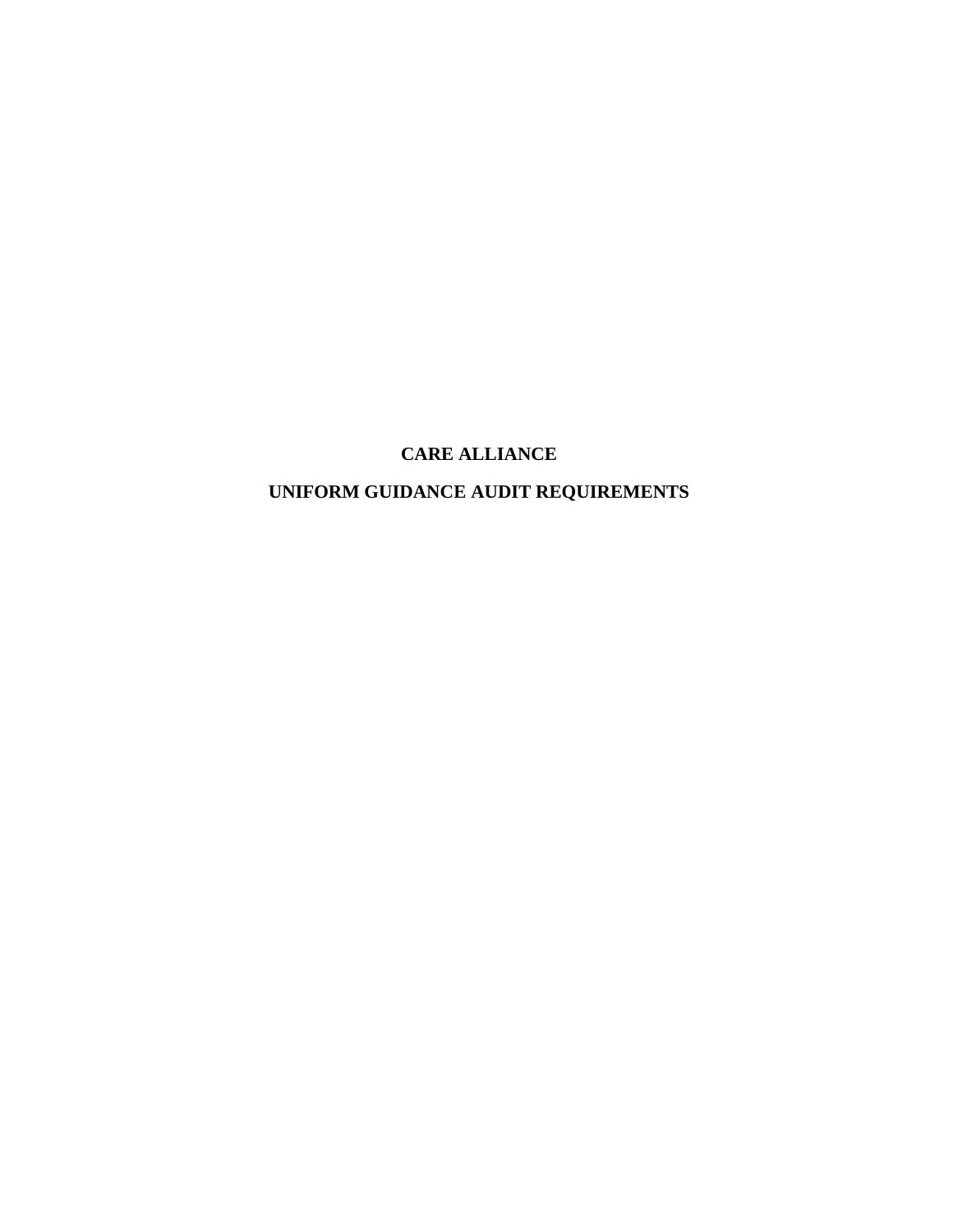# SCHEDULE OF EXPENDITURES OF FEDERAL AWARDS

# Year Ended October 31, 2019

|                                                          |                      | Federal     | Total        |
|----------------------------------------------------------|----------------------|-------------|--------------|
| Federal Grantor/Pass-Through                             | Grant                | <b>CFDA</b> | Federal      |
| <b>Grantor/Program Title</b>                             | Number               | Number      | Expenditures |
| U.S. Department of Health and Human Services             |                      |             |              |
| New and Expanded Services under the                      |                      |             |              |
| <b>Health Center Program</b>                             | H80CS00029           | 93.527      | \$2,646,329  |
| <b>Health Center Program</b>                             | H80CS00029           | 93.224      | 1,672,408    |
| <b>Health Center Cluster Total</b>                       |                      |             | 4,318,737    |
| passed through from Recovery Resource                    |                      |             |              |
| <b>HIV Prevention Activities Non-Governmental</b>        |                      |             |              |
| <b>Organization Based</b>                                | 6 NU65PS004827-05-01 | 93.939      | 133,020      |
| Grants to Provide Outpatient Early Intervention Services |                      |             |              |
| with Respect to HIV Disease                              | H76HA00607           | 93.918      | 215,498      |
| Total expenditures of federal awards                     |                      |             | \$4,667,255  |
|                                                          |                      |             |              |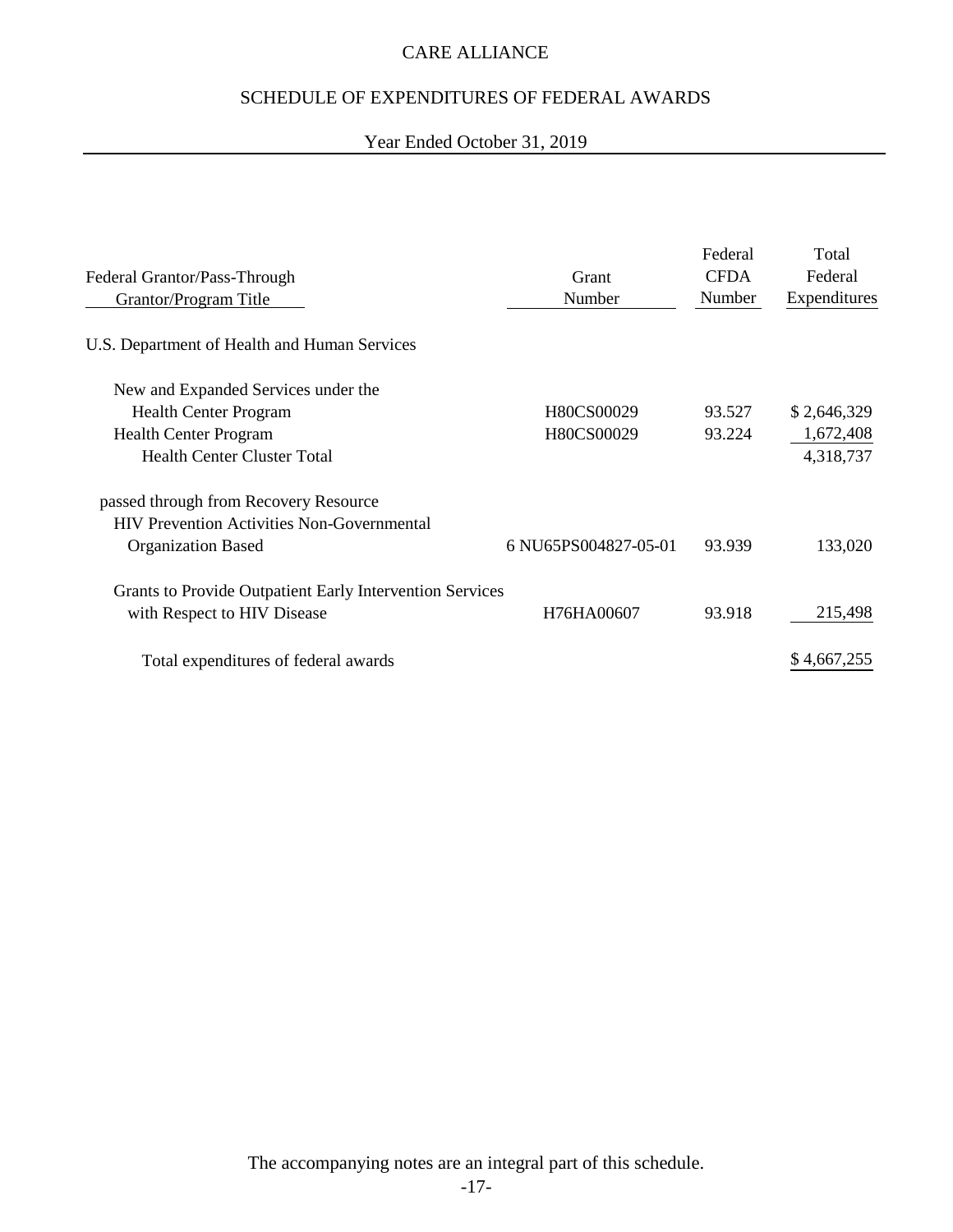### NOTES TO SCHEDULE OF EXPENDITURES OF FEDERAL AWARDS

## Year Ended October 31, 2019

#### **Note 1. Basis of Presentation**

The accompanying schedule of expenditures of federal awards (the "Schedule") includes the federal grant activity of Care Alliance under programs of the federal government for the year ended October 31, 2019. The information in this Schedule is presented in accordance with the requirements of Title 2 U.S. Code of Federal Regulations Part 200, *Uniform Administrative Requirements, Cost Principles, and Audit Requirements for Federal Awards* (the "Uniform Guidance"). Because the Schedule presents only a selected portion of the operations of Care Alliance, it is not intended to and does not present the financial position, changes in net assets or cash flows of Care Alliance.

### **Note 2. Summary of Significant Accounting Policies**

Expenditures reported on the Schedule are reported on the accrual basis of accounting. Such expenditures are recognized following the cost principles contained in the Uniform Guidance, wherein certain types of expenditures are not allowable or are limited in reimbursement.

#### **Note 3. Indirect Cost Rate**

Care Alliance has elected not to use the 10% de minimis indirect cost rate allowed under the Uniform Guidance.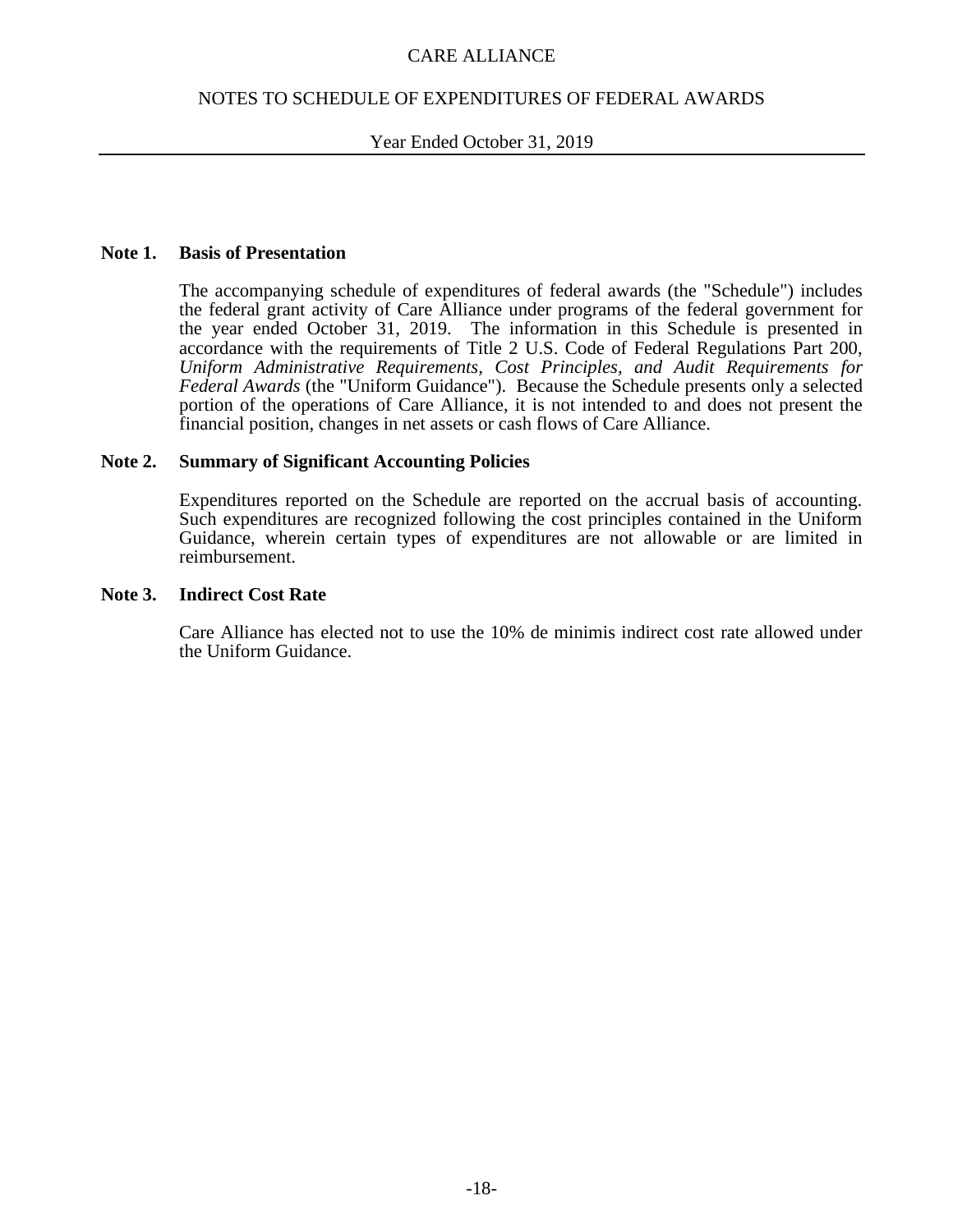

### Independent Auditors' Report on Internal Control Over Financial Reporting and on Compliance and Other Matters Based on an Audit of Financial Statements Performed in Accordance With *Government Auditing Standards*

To the Board of Directors Care Alliance Cleveland, Ohio

We have audited, in accordance with auditing standards generally accepted in the United States of America and the standards applicable to financial audits contained in *Government Auditing Standards* issued by the Comptroller General of the United States, the consolidated financial statements of Care Alliance (a nonprofit organization), which comprise the consolidated balance sheet as of October 31, 2019, and the related consolidated statements of operations and changes in net assets, functional expenses, and cash flows for the year then ended, and the related notes to the financial statements, and have issued our report thereon dated December 30, 2020.

# **Internal Control Over Financial Reporting**

In planning and performing our audit of the financial statements, we considered Care Alliance's internal control over financial reporting (internal control) to determine the audit procedures that are appropriate in the circumstances for the purpose of expressing our opinion on the financial statements, but not for the purpose of expressing an opinion on the effectiveness of Care Alliance's internal control. Accordingly, we do not express an opinion on the effectiveness of Care Alliance's internal control over financial reporting.

A *deficiency in internal control* exists when the design or operation of a control does not allow management or employees, in the normal course of performing their assigned functions, to prevent, or detect and correct, misstatements on a timely basis. A *material weakness* is a deficiency, or combination of deficiencies, in internal control such that there is a reasonable possibility that a material misstatement of the financial statements will not be prevented, or detected and corrected, on a timely basis. A *significant deficiency* is a deficiency, or a combination of deficiencies, in internal control that is less severe than a material weakness, yet important enough to merit attention by those charged with governance.

Our consideration of internal control was for the limited purpose described in the first paragraph of this section and was not designed to identify all deficiencies in internal control that might be material weaknesses or significant deficiencies. We did identify certain deficiencies in internal control, described in the accompanying schedule of findings and questioned costs that we consider to be material weakness as item 2019-001.

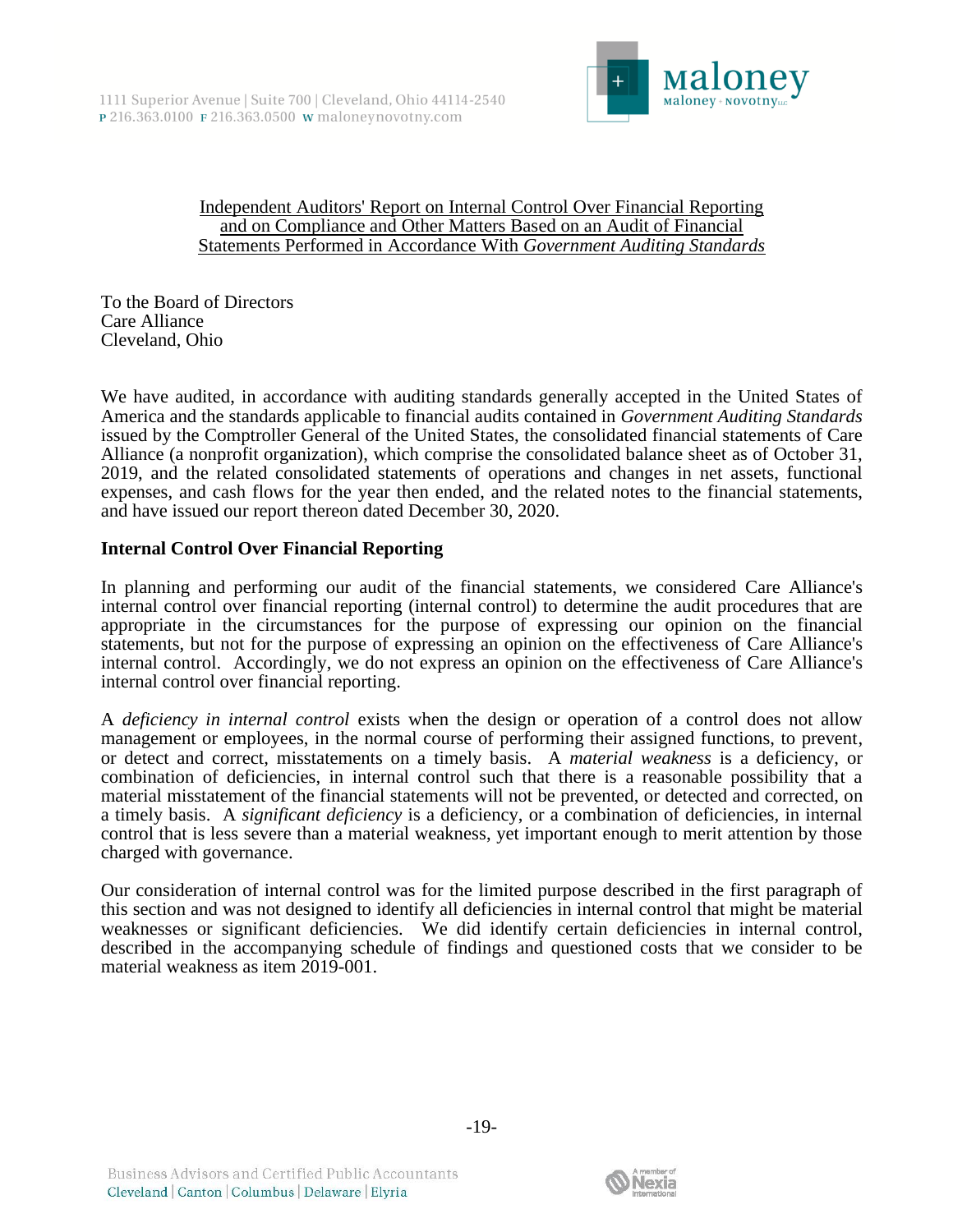# **Compliance and Other Matters**

As part of obtaining reasonable assurance about whether Care Alliance's financial statements are free of material misstatement, we performed tests of its compliance with certain provisions of laws, regulations, contracts and grant agreements, noncompliance with which could have a direct and material effect on the determination of financial statement amounts. However, providing an opinion on compliance with those provisions was not an objective of our audit and, accordingly, we do not express such an opinion. The results of our tests disclosed no instances of noncompliance or other matters that are required to be reported under *Government Auditing Standards*.

## **Purpose of this Report**

The purpose of this report is solely to describe the scope of our testing of internal control and compliance and the results of that testing, and not to provide an opinion on the effectiveness of Care Alliance's internal control or on compliance. This report is an integral part of an audit performed in accordance with *Government Auditing Standards* in considering Care Alliance's internal control and compliance. Accordingly, this communication is not suitable for any other purpose.

Neloney + Rovotry LLC

Cleveland, Ohio December 30, 2020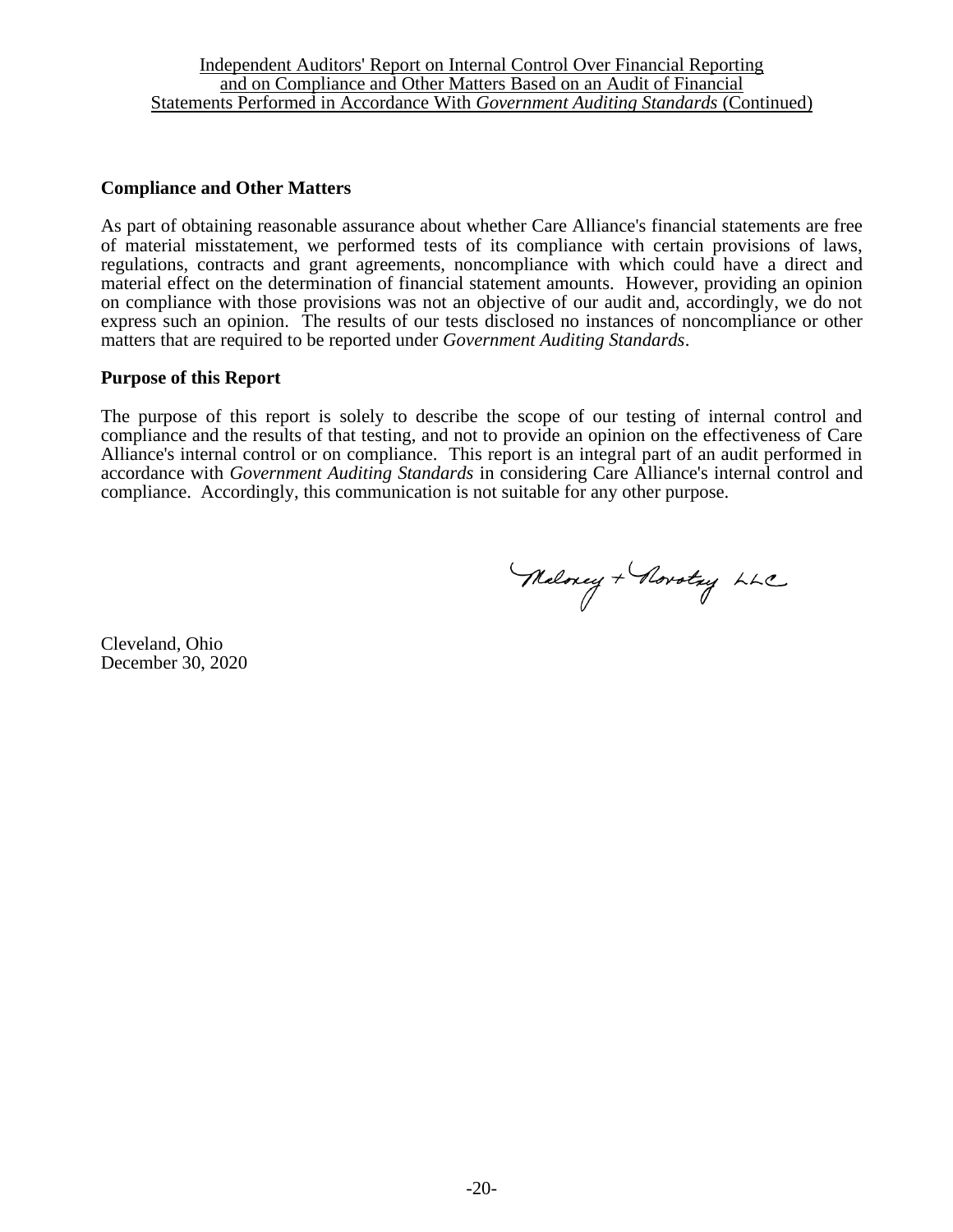

## Independent Auditors' Report on Compliance for Each Major Program and on Internal Control Over Compliance Required by the Uniform Guidance

To the Board of Directors Care Alliance Cleveland, Ohio

# **Report on Compliance for Each Major Federal Program**

We have audited Care Alliance's compliance with the types of compliance requirements described in the U.S. Office of Management and Budget (OMB) Compliance Supplement that could have a direct and material effect on each of Care Alliance's major federal programs for the year ended October 31, 2019. Care Alliance's major federal programs are identified in the summary of auditor's results section of the accompanying schedule of findings and questioned costs.

## **Management's Responsibility**

Management is responsible for compliance with federal statutes, regulations, and the terms and conditions of each of its federal awards applicable to its federal programs.

## **Auditors' Responsibility**

Our responsibility is to express an opinion on compliance for each of Care Alliance's major federal programs based on our audit of the types of compliance requirements referred to above. We conducted our audit of compliance in accordance with auditing standards generally accepted in the United States of America; the standards applicable to financial audits contained in *Government Auditing Standards*, issued by the Comptroller General of the United States; and the audit requirements of Title 2 U.S. Code of Federal Regulations Part 200, *Uniform Administrative Requirements, Cost Principles, and Audit Requirements for Federal Awards* (Uniform Guidance). Those standards and the Uniform Guidance require that we plan and perform the audit to obtain reasonable assurance about whether noncompliance with the types of compliance requirements referred to above that could have a direct and material effect on a major federal program occurred. An audit includes examining, on a test basis, evidence about Care Alliance's compliance with those requirements and performing such other procedures as we considered necessary in the circumstances.

We believe that our audit provides a reasonable basis for our opinion on compliance for each major federal program. However, our audit does not provide a legal determination on Care Alliance's compliance.

## **Opinion on Each Major Federal Program**

In our opinion, Care Alliance complied, in all material respects, with the types of compliance requirements referred to above that could have a direct and material effect on each of its major federal programs for the year ended October 31, 2019.

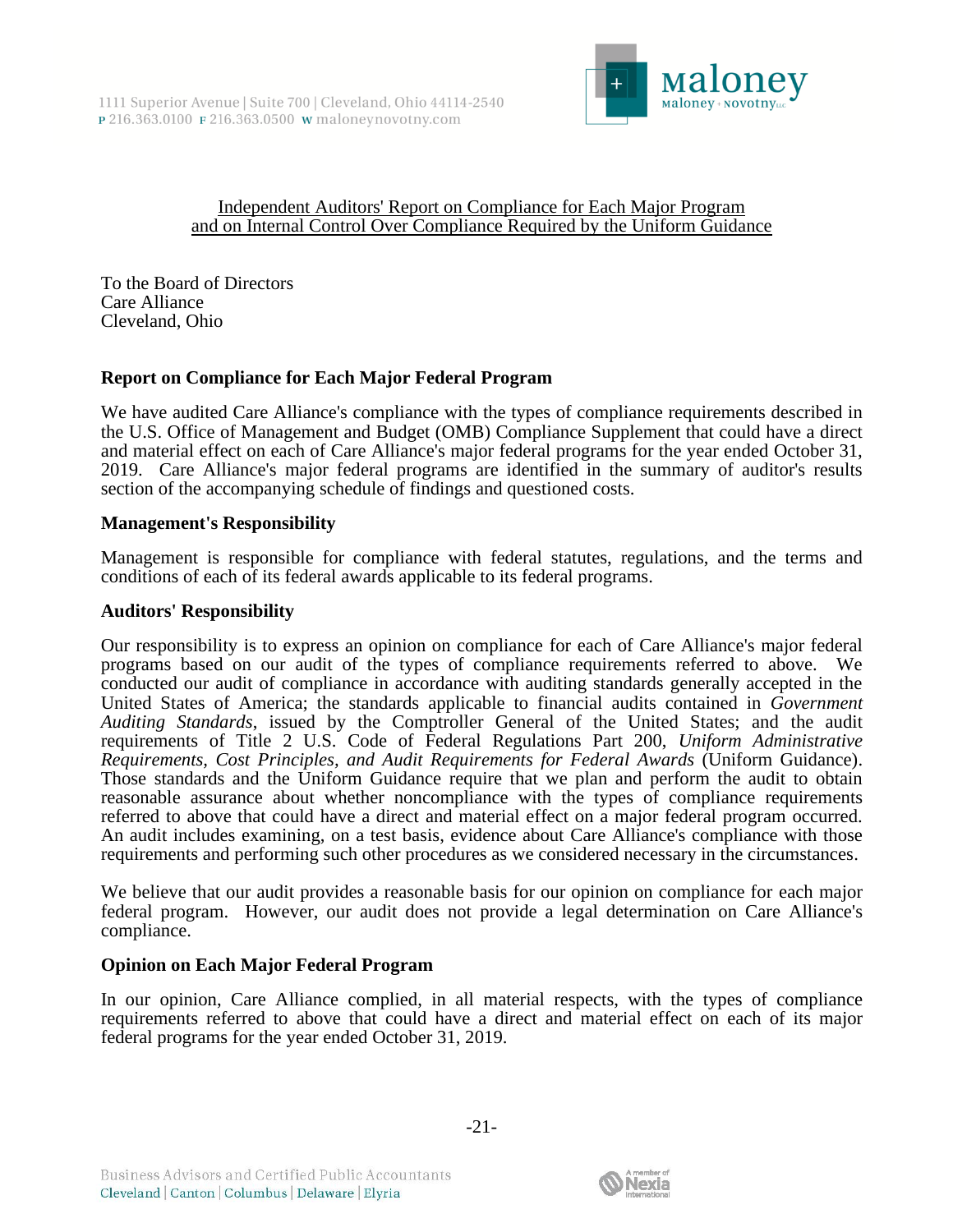# **Other Matters**

The results of our auditing procedures disclosed instances of noncompliance, which ae required to be reported in accordance with Uniform Guidance and which are described in the accompanying schedule of findings and questioned costs as item 2019-002. Our opinion of the major federal programs is not modified with respect to this matter.

Care Alliance's responses to the noncompliance findings identified in our audit is described in the accompanying schedule of findings and questioned costs. Care Alliance's response was not subjected to audit of compliance and, accordingly, we express no opinion of the responses.

## **Report on Internal Control Over Compliance**

Management of Care Alliance is responsible for establishing and maintaining effective internal control over compliance with the types of compliance requirements referred to above. In planning and performing our audit of compliance, we considered Care Alliance's internal control over compliance with the types of requirements that could have a direct and material effect on each major federal program to determine the auditing procedures that are appropriate in the circumstances for the purpose of expressing our opinion on compliance for each major federal program and to test and report on internal control over compliance in accordance with the Uniform Guidance, but not for the purpose of expressing an opinion on the effectiveness of internal control over compliance. Accordingly, we do not express an opinion on the effectiveness of Care Alliance's internal control over compliance.

A *deficiency in internal control over compliance* exists when the design or operation of a control over compliance does not allow management or employees, in the normal course of performing their assigned functions, to prevent, or detect and correct, noncompliance with a type of compliance requirement of a federal program on a timely basis. A *material weakness in internal control over compliance* is a deficiency, or combination of deficiencies, in internal control over compliance such that there is a reasonable possibility that material noncompliance with a type of compliance requirement of a federal program will not be prevented, or detected and corrected, on a timely basis. A *significant deficiency in internal control over compliance* is a deficiency, or a combination of deficiencies, in internal control over compliance with a type of compliance requirement of a federal program that is less severe than a material weakness in internal control over compliance, yet important enough to merit attention by those charged with governance.

Our consideration of internal control over compliance was for the limited purpose described in the first paragraph of this section and was not designed to identify all deficiencies in internal control over compliance that might be material weaknesses or significant deficiencies. We did not identify any deficiencies in internal control over compliance that we consider to be material weaknesses. However, material weaknesses may exist that have not been identified.

The purpose of this report on internal control over compliance is solely to describe the scope of our testing of internal control over compliance and the results of that testing based on the requirements of the Uniform Guidance. Accordingly, this report is not suitable for any other purpose.

Neloney + Novotry LLC

Cleveland, Ohio December 30, 2020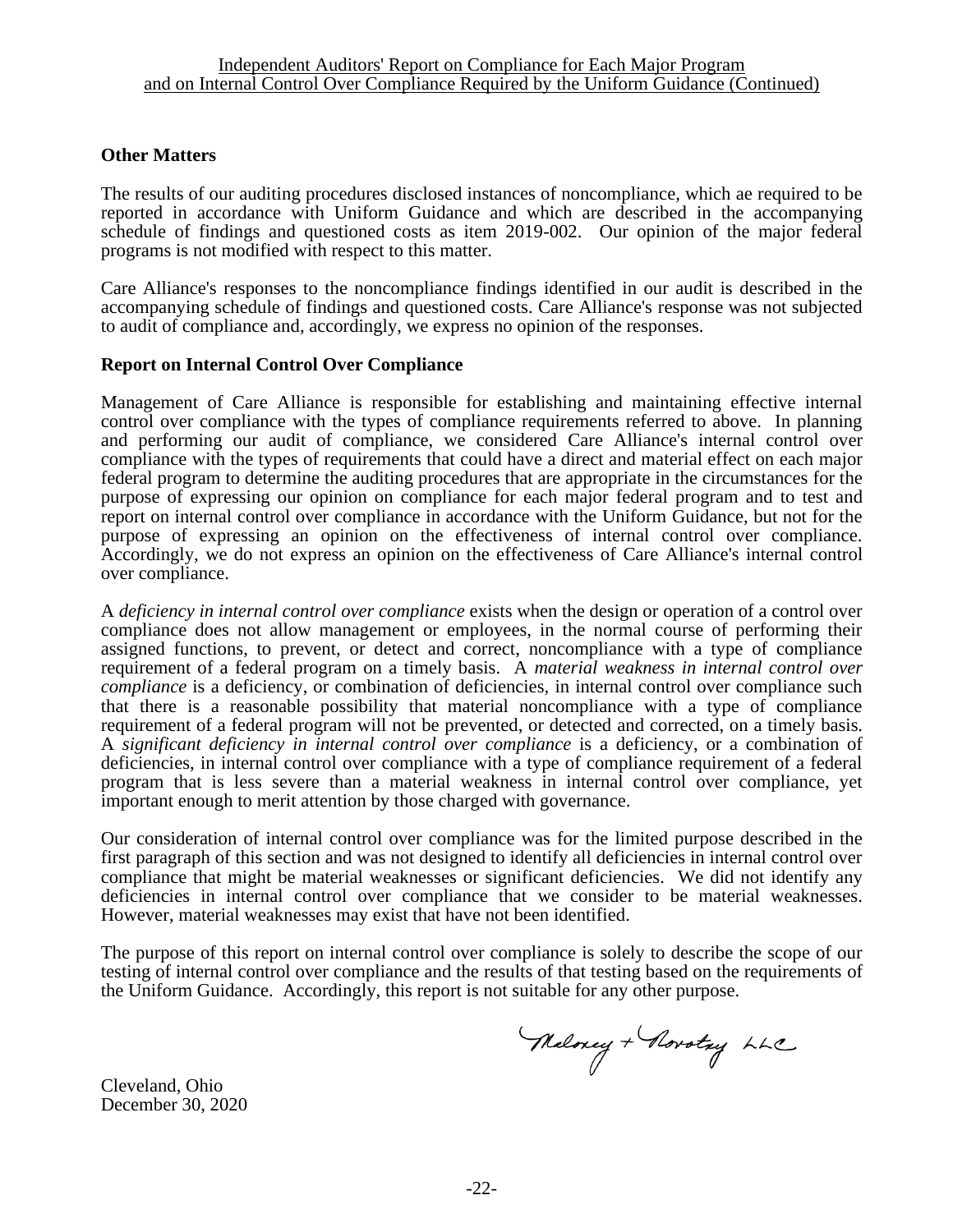# SCHEDULE OF FINDINGS AND QUESTIONED COSTS

# Year Ended October 31, 2019

# **Section I - Summary of Auditors' Results**

# **Financial Statements**

| Type of report the auditor issued on whether the  |                                           |         |               |
|---------------------------------------------------|-------------------------------------------|---------|---------------|
| financial statements audited were prepared in     |                                           |         |               |
| accordance with GAAP:                             | Unmodified                                |         |               |
| Internal control over financial reporting:        |                                           |         |               |
| Material weakness(es) identified?                 | X<br>yes                                  |         |               |
| Significant deficiency(ies) identified?           | yes                                       | X       | none reported |
| Noncompliance material to financial statements    |                                           |         |               |
| noted?                                            | yes                                       | X<br>no |               |
| <b>Federal Awards</b>                             |                                           |         |               |
| Internal control over major federal programs:     |                                           |         |               |
| Material weakness(es) identified?                 | yes                                       | X<br>no |               |
| Significant deficiency(ies) identified?           | yes                                       | X       | none reported |
| Type of auditors' report issued on compliance     |                                           |         |               |
| for major federal programs:                       | Unmodified                                |         |               |
| Any audit findings disclosed that are required to |                                           |         |               |
| be reported in accordance with 2 CFR section      |                                           |         |               |
| 200.516(a)?                                       | X<br>yes                                  | no      |               |
| Identification of major federal programs:         |                                           |         |               |
| <b>CFDA Numbers</b>                               | <b>Name of Federal Program or Cluster</b> |         |               |
| 93.224.93.527                                     | Health Center Program Cluster             |         |               |
| Dollar threshold used to distinguish between      |                                           |         |               |
| Type A and Type B programs:                       | \$750,000                                 |         |               |
| Auditee qualified as a low risk auditee?          | $\bf{X}$<br>yes                           | no      |               |
|                                                   |                                           |         |               |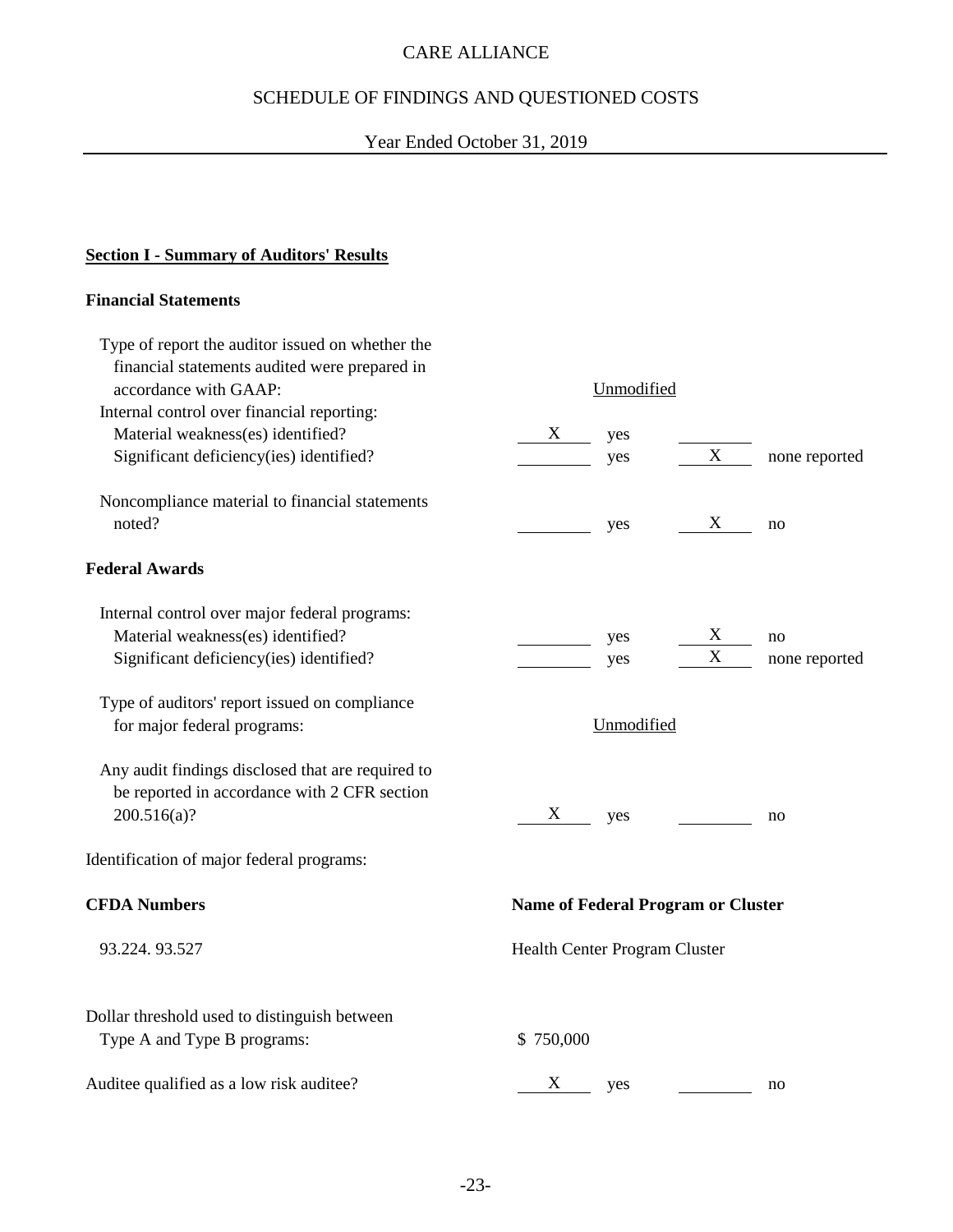# SCHEDULE OF FINDINGS AND QUESTIONED COSTS (CONTINUED)

# Year Ended October 31, 2019

## **Section II - Financial Statement Findings**

A. Material Weakness in Internal Control Over Financial Reporting

### **2019 – 001 Medicaid and Medicare Receivable**

*Criteria:* In accordance with *Government Auditing Standards*, an effective internal control system should provide reasonable assurance that the Agency will design, implement and operate its financial controls to ensure they are effectively designed, implemented and operating.

*Condition:* Medicaid and Medicare receivables were recorded on an accrual basis, and were relieved through cash receipts in a summary basis, but individual transactions were not tracked to ensure the receivable was properly relieved and evaluated for collectability.

*Cause:* There were no procedures to monitor individual patient receivables on an ongoing basis as activity increased.

*Effect:* Because of the failure to monitor receivables, the Medicaid and Medicare receivables were overstated by a material amount.

*Recommendation:* We recommend that policies and procedures should be implemented by management to review accounts receivable specific for Medicaid and Medicare timely for collectability and should record an allowance or write off uncollectable amounts as necessary.

*Views of Responsible Officials:* Management has taken steps to review and understand the revenue transaction cycle and how receivables are recorded and relieved.

### **Section III - Federal Award Findings and Questioned Costs**

Health and Human Services

### **2019 – 002 Program: New and Expanded Services under the Health Center Program – 93.527**

*Condition:* The Agency did not have a control to ensure that the Data Collection Form would be timely filed.

*Criteria:* The Data Collection Form is due 9 months after year end along with a 3 month extension in accordance with the authority of 2 CFR Section 200.102(a), exceptions, specifically M 20-26.

*Cause:* Procedures were not in place to cause the Data Collection Form to be filed timely.

*Effect:* The Data Collection Form was not timely filed.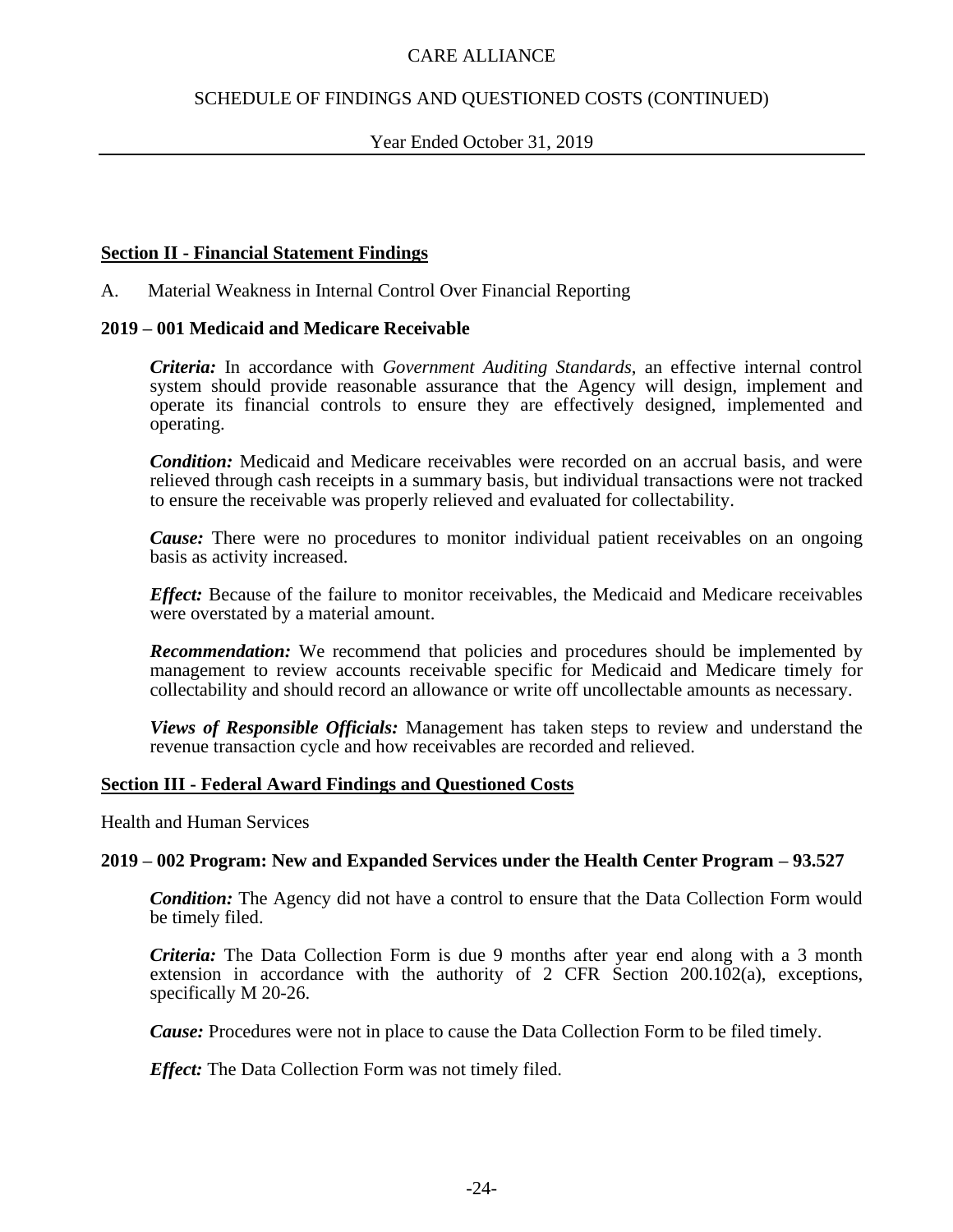# SCHEDULE OF FINDINGS AND QUESTIONED COSTS (CONTINUED)

# Year Ended October 31, 2019

# **Section III - Federal Award Findings and Questioned Costs**

Health and Human Services

## **2019 – 002 Program: New and Expanded Services under the Health Center Program – 93.527**

*Recommendation*: The Agency should ensure the due date of the Data Collection Form is filed timely.

*Views of Responsible Official and Planned Corrective Actions:* The Agency agrees with the finding and will set up the due date in our electronic calendar as soon as the audit report is received.